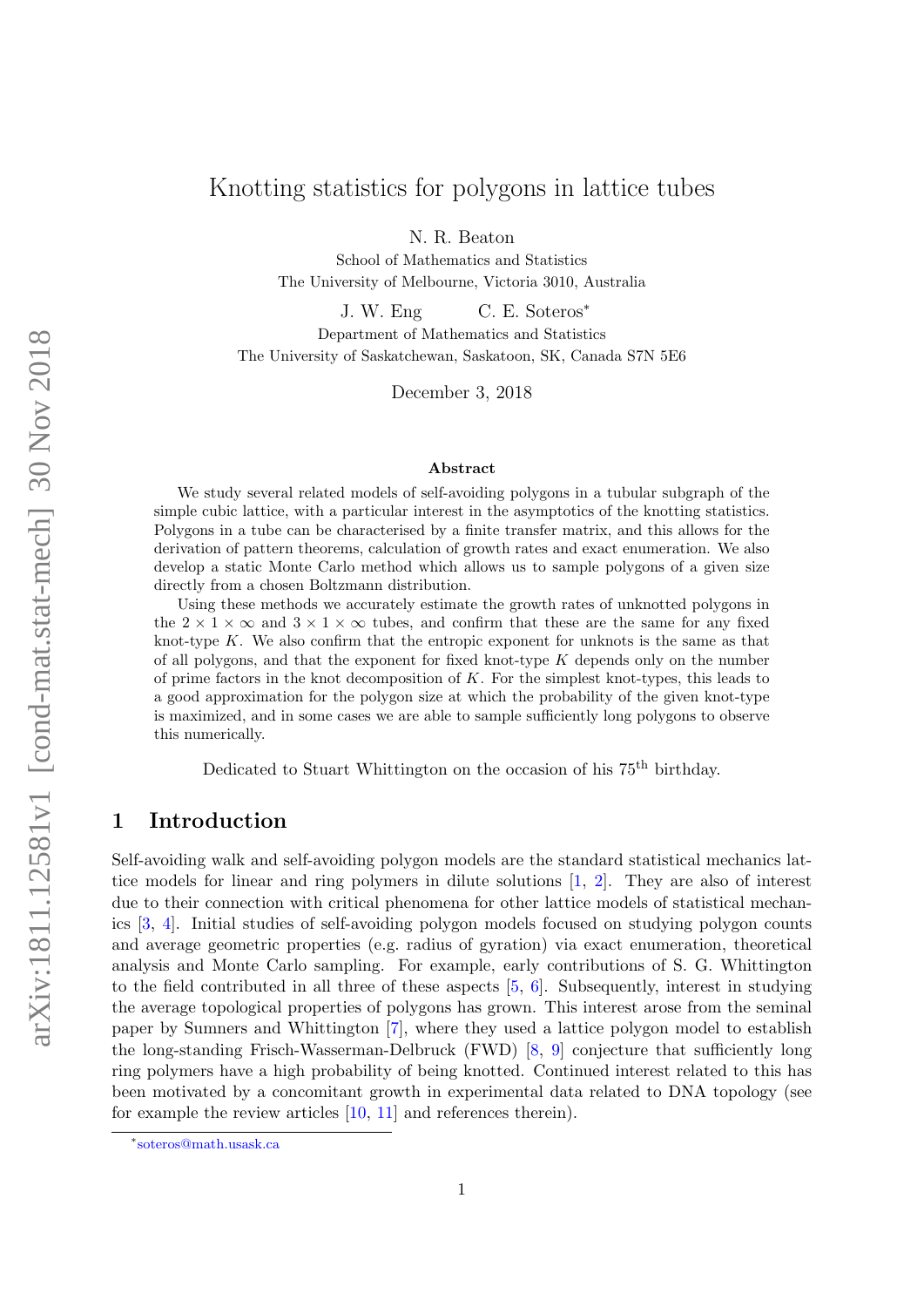Early numerical studies of knotting probabilities for lattice polygons were due to Janse van Rensburg and Whittington [\[12\]](#page-21-11) using Markov chain Monte Carlo simulations of fixed-length polygons on the fcc lattice. Some corresponding off-lattice results were subsequently obtained by Katrich et al. [\[13\]](#page-21-12) as well as Shimamura and Deguchi [\[14\]](#page-21-13). From such off-lattice studies [\[14,](#page-21-13) [15,](#page-21-14) [16\]](#page-21-15), Deguchi and co-workers proposed a general asymptotic form for the probability of a given knot-type  $K$  as a function of polygon length  $n$ :

<span id="page-1-2"></span>
$$
\mathbb{P}_n(K) \sim A_K(n - \Delta N(K))^{m(K)} \exp\left(-\frac{n - \Delta N(K)}{N_K}\right), \qquad n \to \infty,
$$
 (1)

where  $A_K, \Delta N(K), m(K)$  and  $N_K$  are expected to be constants which may depend on K but not *n*. This form is consistent with lattice evidence  $[17, 18, 19, 20, 21, 22]$  $[17, 18, 19, 20, 21, 22]$  $[17, 18, 19, 20, 21, 22]$  $[17, 18, 19, 20, 21, 22]$  $[17, 18, 19, 20, 21, 22]$  $[17, 18, 19, 20, 21, 22]$  $[17, 18, 19, 20, 21, 22]$  $[17, 18, 19, 20, 21, 22]$  $[17, 18, 19, 20, 21, 22]$  $[17, 18, 19, 20, 21, 22]$  $[17, 18, 19, 20, 21, 22]$  that indicates that  $p_n(K)$ , the number of *n*-edge self-avoiding polygons (counted up to translation) with fixed knot-type  $K$ , has the following asymptotic form:

<span id="page-1-0"></span>
$$
p_n(K) \sim C_K \mu_{0_1}^n n^{\alpha_{0_1} - 3 + f_K},
$$
 as  $n \to \infty,$  (2)

where  $f_{0_1} = 0$  and otherwise  $f_K$  is the number of prime knot factors (*factors*, for short) in the prime knot decomposition of knot-type K and where  $\mu_{0_1}$  is the lattice-dependent growth constant for unknotted polygons ( $\mu_{0_1}$  is proved to exist in [\[7\]](#page-21-6)). For all polygons, the conjectured asymptotics are

<span id="page-1-3"></span><span id="page-1-1"></span>
$$
p_n = \sum_K p_n(K) \sim C\mu^n n^{\alpha - 3}, \quad \text{as} \quad n \to \infty,
$$
 (3)

with the growth constant  $\mu > \mu_{0}$  (this strict inequality is established in the proof of the FWD conjecture [\[7\]](#page-21-6)). For lattice polygons, there is evidence that the unknot entropic exponent  $\alpha_{01} = \alpha$ ; hence in the case that each *n*-edge lattice polygon is considered to be equally likely, [\(2\)](#page-1-0) and [\(3\)](#page-1-1) lead to a conjectured asymptotic form consistent with [\(1\)](#page-1-2):

$$
\mathbb{P}_n(K) = \frac{p_n(K)}{p_n}
$$
  
 
$$
\sim A_K(n - \Delta N(K))^{f_K} \exp[-(n - \Delta N(K))(\log \mu - \log \mu_{0_1})],
$$
 (4)

with  $m(K) = f_K$  and  $N_K = N_{0_1} = (\log \mu - \log \mu_{0_1})^{-1}$ . There is also numerical evidence from lattice models that the amplitude ratios  $C_{K_1}/C_{K_2} = A_{K_1}/A_{K_2}$  for different prime knots  $K_1$ and  $K_2$  are lattice-independent (i.e. universal) [\[20\]](#page-22-2). However, recent evidence for an off-lattice model (which allows for varying a cylindrical radius of excluded volume) indicates that these amplititude ratios may depend on the extent (the radius) of excluded-volume in the model [\[16\]](#page-21-15). Without excluded volume, numerical results [\[23\]](#page-22-5) for equilateral off-lattice polygons support the following form for  $\mathbb{P}_n(0_1)$ ,

<span id="page-1-4"></span>
$$
\mathbb{P}_n(0_1) \sim A_{0_1} n^{m(0_1)} e^{-n/N_{0_1}} \left( 1 + \frac{B}{n^{\Delta}} + \frac{C}{n} \right), \qquad n \to \infty,
$$
 (5)

with estimates for  $\Delta \approx 1/2$  and  $m(0_1) \approx -0.125$ , indicating that  $m(0_1) < 0$  for this model while for lattice polygons  $m(0<sub>1</sub>)$  is expected to be 0.

Using the form of equation [\(4\)](#page-1-3), for any fixed K,  $\mathbb{P}_n(K)$  decays exponentially to zero as  $n \to \infty$  but for any  $K \neq 0_1$ ,  $\mathbb{P}_n(K)$  will increase initially with n, reaching a maximum at  $n \approx \Delta N(K) + f_K N_{0_1}$  before decaying. Consistent with this, numerical evidence from various lattice and off-lattice models indicates that for a given model and for the simplest knots,  $N_{01} \gg$  $\Delta N(K)$  and the knot-type dependence of the location of the maximum depends primarily on  $f_K$ , the number of prime knot factors in the prime-knot decomposition of K. Note however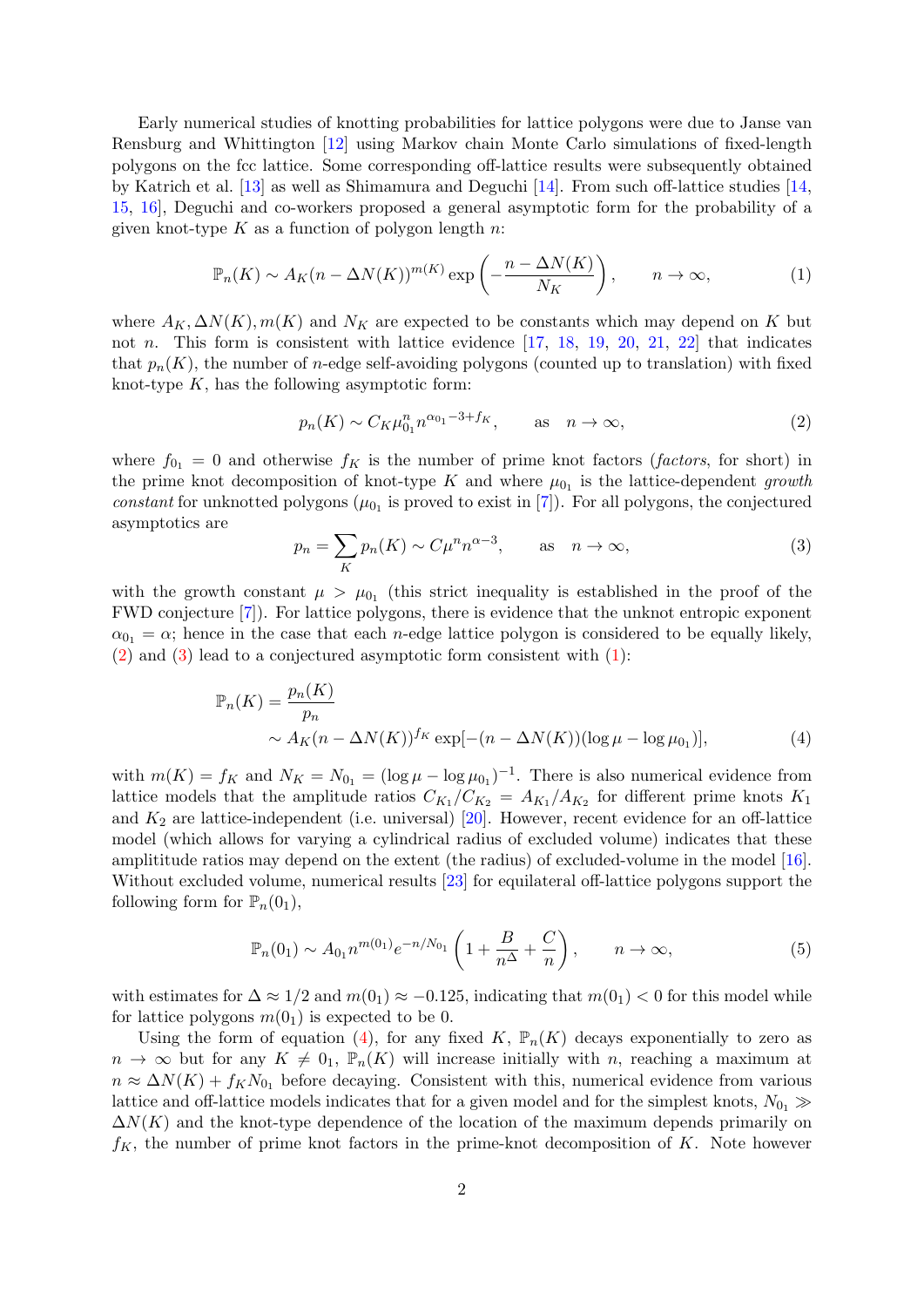that  $\Delta N(K)$  is expected to depend on the minimum number of edges needed to create the knot, and hence it is generally non-zero, dependent on  $K$  and does contribute to the location of the maximum.

Parallel to the interest in polymer entanglement complexity, there has also been interest in the properties of lattice models of polymers in confined geometries (see for example reviews in [\[24,](#page-22-6) [25,](#page-22-7) [1,](#page-21-0) [11\]](#page-21-10)). The nature of the confinement considered has ranged from partial confinement in wedges, slabs or tubes (prisms), where the polymer is allowed to extend freely in one or more direction, to full confinement in a sphere or box. Initial studies [\[26,](#page-22-8) [27,](#page-22-9) [28,](#page-22-10) [29\]](#page-22-11) focused on the effects of confinement on limiting free energies, entropic exponents and geometric properties. Recent interest has turned to studying the effects on knotting statistics. Respective versions of the FWD conjecture have been proved for wedges [\[30\]](#page-22-12), slabs [\[31,](#page-22-13) [32\]](#page-22-14) and tubes [\[33\]](#page-22-15), and knotting statistics are believed to follow asymptotic forms similar to those given above. Other studies have considered the effect of confinement on the "size" of the knotted part and the extent of localization of the knot [\[34\]](#page-22-16).

In general, for most lattice polygon models, little can be proved about the asymptotic forms [\(2\)](#page-1-0), [\(3\)](#page-1-1), [\(4\)](#page-1-3) beyond the existence of growth constants for all and unknotted polygons and the corresponding FWD conjecture proof. However, in the case of polygons confined to any  $L \times M \times \infty$  simple-cubic lattice tube, it is known [\[33\]](#page-22-15) via transfer matrix arguments that

$$
p_{\mathbb{T},n} \sim C_{\mathbb{T}} \mu_{\mathbb{T}}^n, \qquad \text{as} \quad n \to \infty,
$$
 (6)

where  $p_{\mathbb{T},n}$  counts the number of *n*-edge polygons in a given tube  $\mathbb{T}$  (up to translation in the direction of the infinite axis of the tube) and the constants  $C_{\mathbb{T}}$  and  $\mu_{\mathbb{T}}$  are determined by the eigenvectors and eigenvalues of the transfer matrix. Very recently, for the smallest such tube that admits non-trivial knots  $(2 \times 1 \times \infty)$ , for knots K in the set of all 2-bridge knots with unknotting number one or knots formed from their connect-sum, it has been established [\[35\]](#page-22-17) for *n* sufficiently large that there exist constants  $B_K$  and  $D_K$  such that

<span id="page-2-0"></span>
$$
B_K p_{\mathbb{T},n}(0_1) n^{f_K} \le p_{\mathbb{T},n}(K) \le D_K p_{\mathbb{T},n}(0_1) n^{f_K},\tag{7}
$$

where  $p_{T,n}(K)$  is the number of polygons counted in  $p_{T,n}$  that have knot-type K. This establishes the expected form from [\(2\)](#page-1-0) for the growth constant and the increase in the entropic exponent. The arguments used for this, however, do not appear to be easily extended to other knot-types or larger tube sizes. Consistent with  $(2)$  and  $(7)$ , it is conjectured that for any knot K,

<span id="page-2-1"></span>
$$
p_{\mathbb{T},n}(K) \sim C_{\mathbb{T},K} n^{f_K} \mu_{\mathbb{T},0_1}^n, \qquad \text{as} \quad n \to \infty. \tag{8}
$$

In this paper, we explore some of the remaining open questions about the knotting statistics in tubes by using transfer matrix arguments, exact enumeration and Monte Carlo methods for tube sizes  $L \times 1 \times \infty$  for  $L = 2$  and 3. In particular, we provide numerical evidence that [\(8\)](#page-2-1) holds and that the entropic exponent for unknots is the same as that for all polygons, i.e. that there exist constants  $C_{\mathbb{T},0_1}$  and  $\mu_{\mathbb{T},0_1}$  consistent with

<span id="page-2-2"></span>
$$
p_{\mathbb{T},n}(0_1) \sim C_{\mathbb{T},0_1} \mu_{\mathbb{T},0_1}^n, \qquad \text{as} \quad n \to \infty. \tag{9}
$$

Our evidence is primarily based on counts of polygons in tubes enumerated by maximum span s (in the unconfined direction) instead of by number of edges n; the asymptotic forms of  $(8)$ and [\(9\)](#page-2-2) should not depend on whether s or n is used but the constants in these equations are expected to change.

The outline of the paper is as follows. In Section [2](#page-3-0) we define a general model of self-avoiding polygons confined to a lattice tube, with Boltzmann weights associated with length and/or span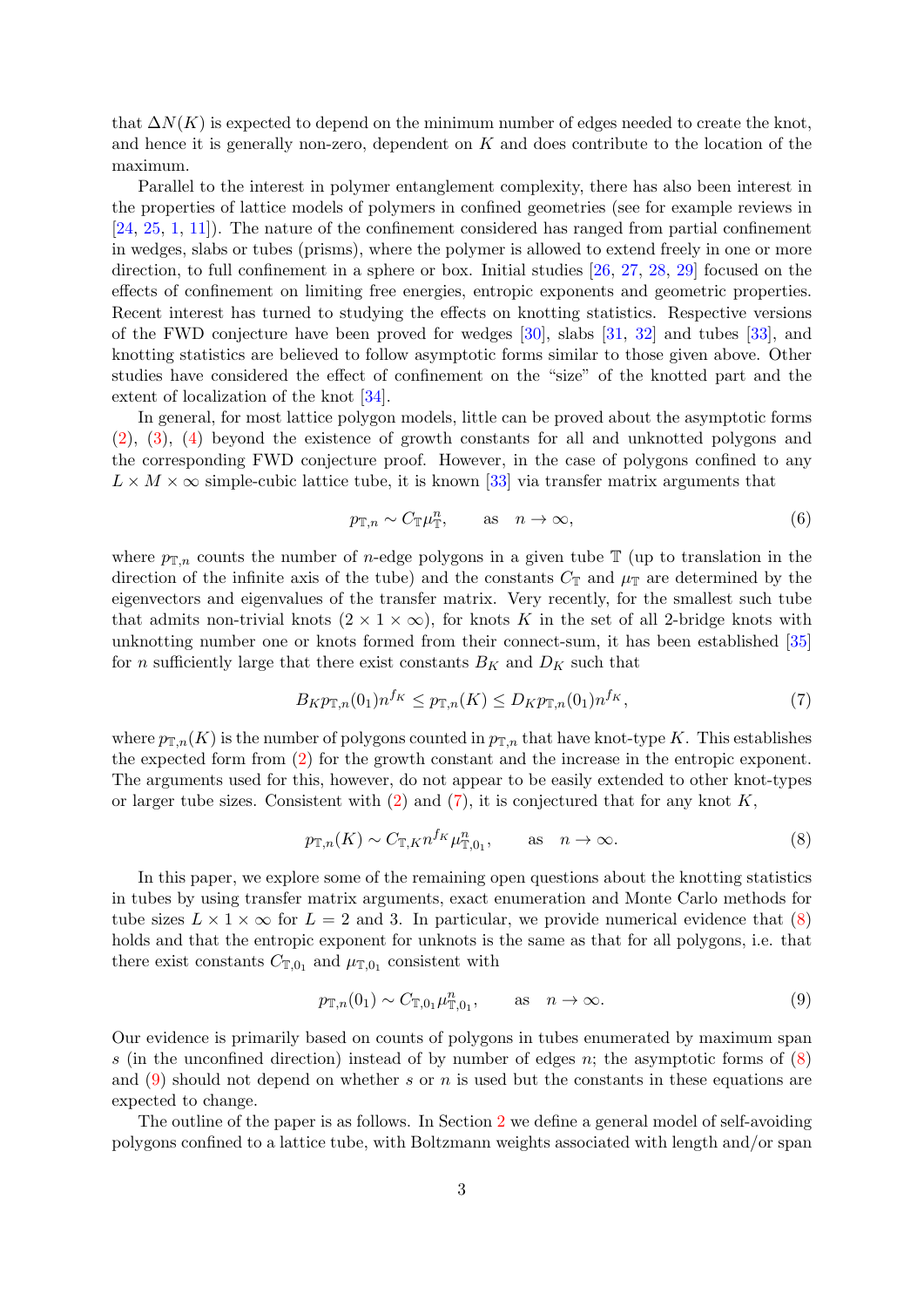along the axis of the tube. In Section [3](#page-10-0) we describe how transfer matrices can be used to study this model, and introduce a Monte Carlo algorithm for sampling random polygons directly from the desired Boltzmann distribution. Section [4](#page-14-0) contains a variety of numerical results, including enumerations and growth rates obtained directly from the transfer matrices, and estimates of knotting probabilities, unknot growth rates, critical exponents and amplitude ratios obtained via simulation. These results are used to provide evidence for the asymptotic forms [\(8\)](#page-2-1) and [\(9\)](#page-2-2). Finally some concluding remarks are given in Section [5.](#page-20-0)

### <span id="page-3-0"></span>2 Theory and exact results

To begin we need some definitions. For non-negative integers  $L, M$ , let  $\mathbb{T}_{L,M} \equiv \mathbb{T} \subset \mathbb{Z}^3$  be the semi-infinite  $L \times M$  tube on the simple cubic lattice defined by

$$
\mathbb{T} = \{(x, y, z) \in \mathbb{Z}^3 : x \ge 0, 0 \le y \le L, 0 \le z \le M\}.
$$

#### 2.1 The fixed-edge model

We consider first a general model for polymers in tubes where the polymer (modelled by a polygon in a lattice tube) is subject to an external force. This model has been studied previously – see [\[36\]](#page-22-18) and references therein. The notation and definitions used here (unless stated otherwise) are as in [\[36\]](#page-22-18). Define  $\mathcal{P}_{\mathbb{T}}$  to be the set of self-avoiding polygons in  $\mathbb{T}$  which occupy at least one vertex in the plane  $x = 0$ , and let  $\mathcal{P}_{\mathbb{T},n}$  be the subset of  $\mathcal{P}_{\mathbb{T}}$  comprising polygons with n edges (*n* even). Then let  $p_{\mathbb{T},n} = |\mathcal{P}_{\mathbb{T},n}|$ .

We define the span  $s(\pi)$  of a polygon  $\pi \in \mathcal{P}_{\mathbb{T}}$  to be the maximal x-coordinate reached by any of its vertices and we use  $|\pi|$  to denote the number of edges in  $\pi$ . See Figure [1](#page-4-0) for a polygon  $\pi$  that fits in a 2 × 1 tube with  $s(\pi) = 6$  and  $|\pi| = 36$ . Let  $p_{\mathbb{T},n}(s)$  be the number of polygons in  $\mathcal{P}_{\mathbb{T},n}$  with span s. To model a force acting parallel to the x-axis, we introduce a fugacity conjugate to polygon span which yields a Boltzmann weight,  $e^{fs(\pi)}$ , for each polygon  $\pi$ . Then the "fixed-edge" model partition function is given by

$$
Z_{\mathbb{T},n}(f) = \sum_{|\pi|=n} e^{fs(\pi)} = \sum_{s} p_{\mathbb{T},n}(s) e^{fs}.
$$
 (10)

For this model, the probability of a polygon  $\pi \in \mathcal{P}_{\mathbb{T},n}$  is given by

$$
\mathbb{P}_n^{(\text{ed},f)}(\pi) = \frac{e^{fs(\pi)}}{Z_{\mathbb{T},n}(f)}.\tag{11}
$$

Thus  $f \ll 0$  corresponds to the "compressed" regime while  $f \gg 0$  corresponds to the "stretched" regime.

The (limiting) *free energy per edge* of polygons in  $\mathbb{T}$  is defined as

$$
\mathcal{F}_{\mathbb{T}}(f) = \lim_{n \to \infty} \frac{1}{n} \log Z_{\mathbb{T},n}(f).
$$

This is known  $[37]$  to exist for all f.

For  $f = 0$ , it has been proved that [\[38,](#page-23-1) [28\]](#page-22-10)

$$
\mathcal{F}_{\mathbb{T}}(0) = \log \mu_{\mathbb{T}} = \lim_{n \to \infty} n^{-1} \log p_{\mathbb{T}, n}
$$
  

$$
< \lim_{n \to \infty} n^{-1} \log c_{\mathbb{T}, n}
$$
  

$$
< \lim_{n \to \infty} n^{-1} \log p_n = \lim_{n \to \infty} n^{-1} \log c_n \equiv \log \mu,
$$
 (12)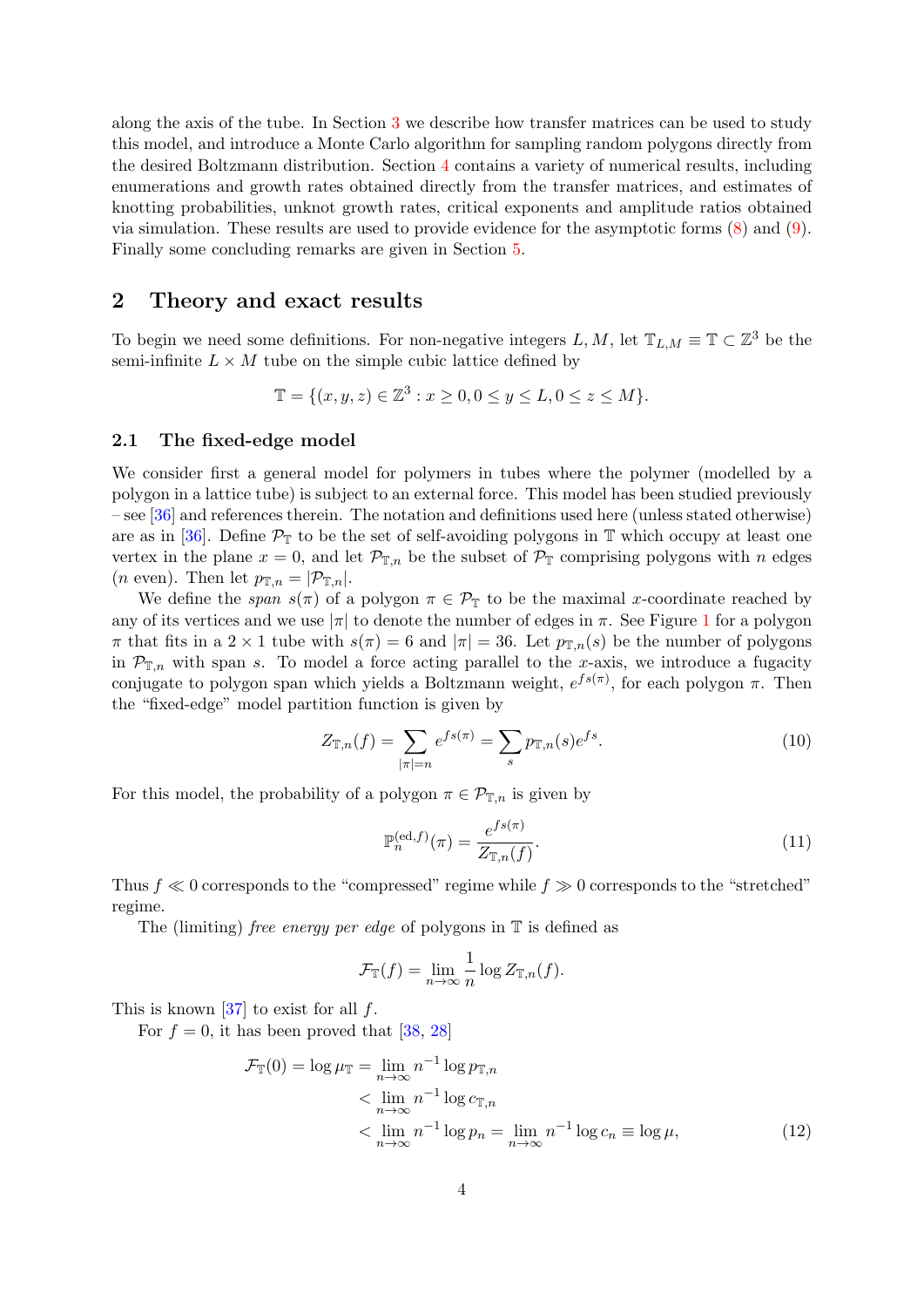<span id="page-4-0"></span>

**Figure 1:** A 36-edge polygon  $\pi$  that fits inside  $\mathbb{T}_{L,M}$  with  $L \geq 2$  and  $M \geq 1$ ; the tube extends without bound to the right and the span  $s(\pi) = 6$ . The locations of the two pairs of vertical red lines divide the polygon into connect-sum patterns; in this example, the polygon can be decomposed into a start unknot pattern on the left, a proper connect-sum trefoil knot pattern in the middle, and an end unknot pattern on the right.

where  $c_n$  is the number of *n*-step self-avoiding walks (SAWs) in  $\mathbb{Z}^3$  starting at the origin and  $\mu$ is their growth constant, and  $c_{\mathbb{T},n}$  is the number of these confined to  $\mathbb{T}$ .

A subset of self-avoiding polygons in T are Hamiltonian polygons: those which occupy every vertex in a  $s \times L \times M$  subtube of  $T$ . In addition to being a useful lower bound for general polygons in the  $f < 0$  compressed regime, these also serve as an idealized model of tightly packed ring polymers [\[39\]](#page-23-2). We define the number of Hamiltonian polygons,  $p_{\mathbb{T},n}^{\rm H}$ , to be the number of *n*-edge polygons in  $\mathcal{P}_{\mathbb{T},n}$  which have span s and occupy every vertex in an  $s \times L \times M$  subtube of  $\mathbb{T}$ . Defining  $W_{\mathbb{T}} = (L+1)(M+1)$  (the number of vertices in an integer plane  $x = i \geq 0$  of the tube), we assume without loss of generality that  $L \geq M$ ; note that  $p_{\mathbb{T},n}^{\text{H}} = 0$  if n (even) is not a multiple of  $W_{\mathbb{T}}$ . The following limit has been proved to exist [\[36\]](#page-22-18) (see also [\[40\]](#page-23-3)):

$$
\kappa_{\mathbb{T}}^{\mathcal{H}} = \log \mu_{\mathbb{T}}^{\mathcal{H}} \equiv \lim_{s \to \infty} \frac{1}{(s+1)W_{\mathbb{T}}} \log p_{\mathbb{T}, (s+1)W_{\mathbb{T}}}^{\mathcal{H}}.
$$
 (13)

Furthermore, using this,  $\mathcal{F}_{\mathbb{T}}(f)$ , the free energy per edge, is bounded as follows:

$$
\max\{f/2, (f/W_{\mathbb{T}}) + \kappa_{\mathbb{T}}^{\mathcal{H}}\} \leq \mathcal{F}_{\mathbb{T}}(f) \leq \max\{f/W_{\mathbb{T}}, f/2\} + \mathcal{F}_{\mathbb{T}}(0),\tag{14}
$$

with  $\mathcal{F}_{\mathbb{T}}(f)$  asymptotic to the lower bound for  $f \to \infty$  for any  $\mathbb{T}$ , and for  $f \to -\infty$  for small tube sizes (this is conjectured to be true for any T), see [\[36\]](#page-22-18). More specifically, in [\[36\]](#page-22-18) it is established that:

$$
\lim_{f \to -\infty} \mathcal{F}_{\mathbb{T}}(f) = \beta_{\mathbb{T}}^{\mathcal{F}} / W_{\mathbb{T}},\tag{15}
$$

where  $\beta^{\text{F}}$  is the exponential growth rate (as span  $s \to \infty$ ) for full s-patterns (defined later in Section [3.1](#page-10-1) and [\(36\)](#page-11-0)). It was also established that  $\beta_{\mathbb{T}}^F/W_{\mathbb{T}} = \kappa_{\mathbb{T}}^H$  for all tubes such that  $5 \ge L \ge M \ge 0$ .

#### <span id="page-4-1"></span>2.2 The fixed-span model

Here, we will also be interested in the dual model, called the "fixed-span" model, with partition function given by

$$
Q_{\mathbb{T},s}(g) = \sum_{n} p_{\mathbb{T},n}(s)e^{gn},
$$

and where the probability associated with a span s polygon  $\pi$  is given by

$$
\mathbb{P}_s^{(\text{sp},g)}(\pi) = \frac{e^{g|\pi|}}{Q_{\mathbb{T},s}(g)}.\tag{16}
$$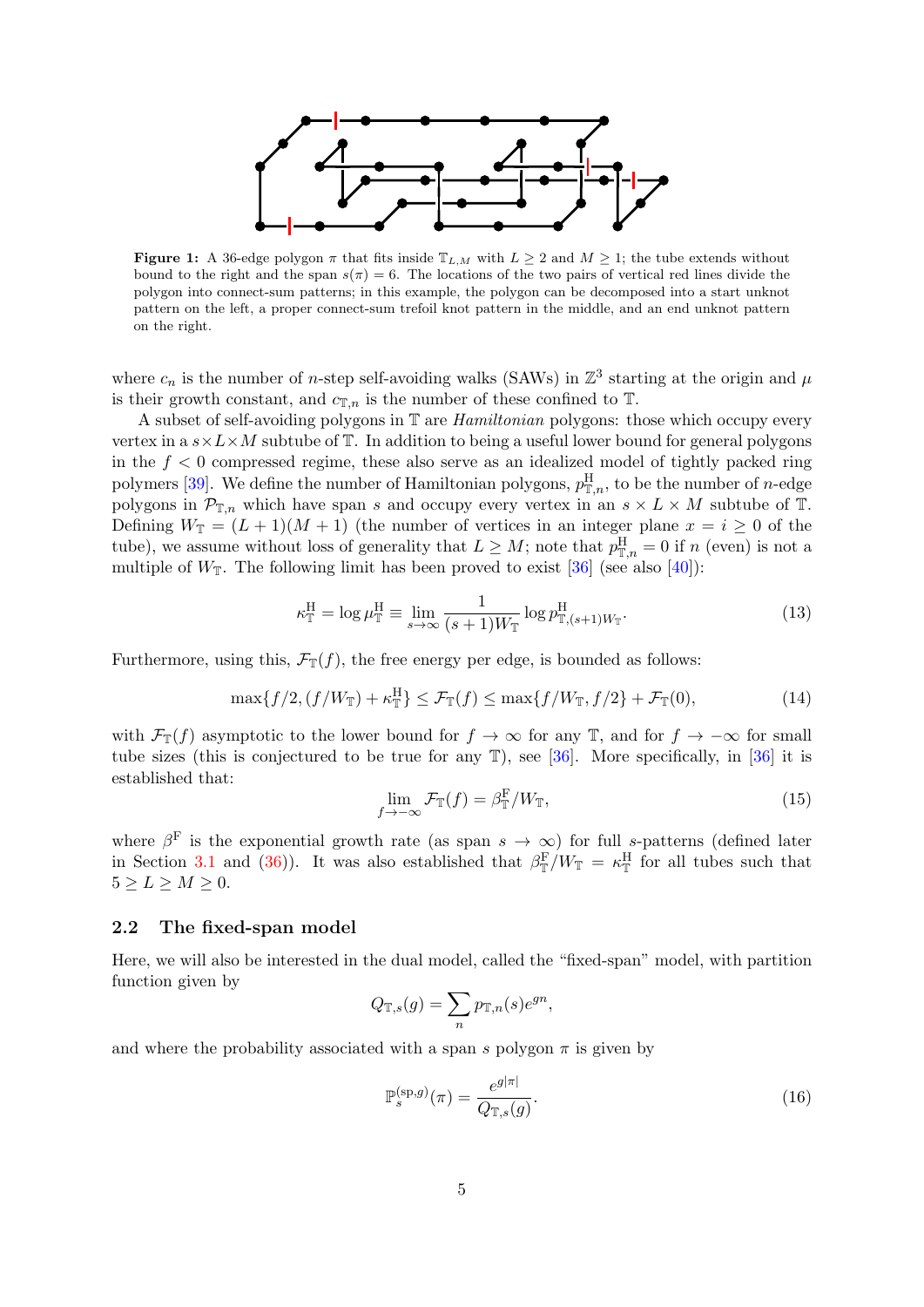For this model, when  $g \gg 0$  densely packed (in terms of number of edges per span) polygons dominate the partition function, while when  $g \ll 0$  polygons with very few edges per span dominate. The associated (limiting) free energy per span exists  $[36]$  (see also [\[41\]](#page-23-4)):

$$
\mathcal{G}_{\mathbb{T}}(g) = \lim_{s \to \infty} \frac{1}{s} \log Q_{\mathbb{T},s}(g). \tag{17}
$$

For brevity we will introduce quantities analogous to  $\kappa_{\mathbb{T}}$  and  $\mu_{\mathbb{T}}$ :

$$
\chi_{\mathbb{T}} = \log \nu_{\mathbb{T}} = \mathcal{G}_{\mathbb{T}}(0). \tag{18}
$$

Note also that Hamiltonian polygons can be counted by span. But for these the length is a constant multiple of the span, so we have the simple relation

<span id="page-5-1"></span>
$$
\chi_{\mathbb{T}}^{\mathcal{H}} = \log \nu_{\mathbb{T}}^{\mathcal{H}} = \lim_{s \to \infty} \frac{1}{s} \log p_{\mathbb{T}, (s+1)W_{\mathbb{T}}}^{\mathcal{H}} = W_{\mathbb{T}} \kappa_{\mathbb{T}}^{\mathcal{H}}.
$$
\n(19)

Both models correspond to special cases of the grand canonical partition function

$$
G_{\mathbb{T}}(f,g) = \sum_{s} \sum_{n} p_{\mathbb{T},n}(s) e^{gn + fs}
$$

and can be studied using transfer matrix methods [\[41\]](#page-23-4).

Hamiltonian polygons can also be studied using transfer matrices [\[36,](#page-22-18) [40\]](#page-23-3) and we will also investigate the fixed-span model where polygons are restricted to being Hamiltonian. In that case, the probability associated with a span s Hamiltonian polygon  $\pi$  is given by

<span id="page-5-0"></span>
$$
\mathbb{P}_s^{\mathcal{H}}(\pi) = \frac{1}{p_{\mathbb{T},(s+1)W_{\mathbb{T}}}}.
$$
\n(20)

### 2.3 Knotting statistics in tubes - theory and exact results

In terms of knotting statistics for these models, the FWD conjecture has been proved. For this, there are known "pattern theorems" available for the fixed-edge and fixed-span models (see [\[41,](#page-23-4) [37\]](#page-23-0)), as well as for Hamiltonian polygons (see [\[40\]](#page-23-3)). The theorems focus on proper polygon patterns (see  $[36]$  for more precise definitions). Given a proper pattern P which can occur in a polygon in T, define  $p_{\mathbb{T},n}(s; P, m)$  to be the number of polygons counted in  $p_{\mathbb{T},n}(s)$  which contain at most m translates of P. Then we have that, for any fixed f and proper polygon pattern  $P$ , there exists  $\epsilon_P > 0$  such that:

$$
\mathcal{F}_{\mathbb{T}}(f; P, \epsilon_P) \equiv \limsup_{n \to \infty} \frac{1}{n} \log Z_{\mathbb{T}, n}(f; P, \epsilon_P)
$$

$$
\equiv \limsup_{n \to \infty} \frac{1}{n} \log \sum_{s} p_{\mathbb{T}, n}(s; P, \epsilon_P n) e^{fs} < \mathcal{F}_{\mathbb{T}}(f). \tag{21}
$$

So for n sufficiently large, all but exponentially few n-edge polygons subjected to the force  $f$ contain more than  $\epsilon_{P}n$  copies of P. Similarly for any fixed q and proper polygon pattern P, there exists  $\tilde{\epsilon}_P > 0$  such that:

$$
\mathcal{G}_{\mathbb{T}}(g; P, \tilde{\epsilon}_P) \equiv \limsup_{s \to \infty} \frac{1}{s} \log Q_{\mathbb{T}, s}(g; P, \tilde{\epsilon}_P)
$$
  

$$
\equiv \limsup_{s \to \infty} \frac{1}{s} \log \sum_{n} p_{\mathbb{T}, n}(s; P, \tilde{\epsilon}_P s) e^{gn} < \mathcal{G}_{\mathbb{T}}(g). \tag{22}
$$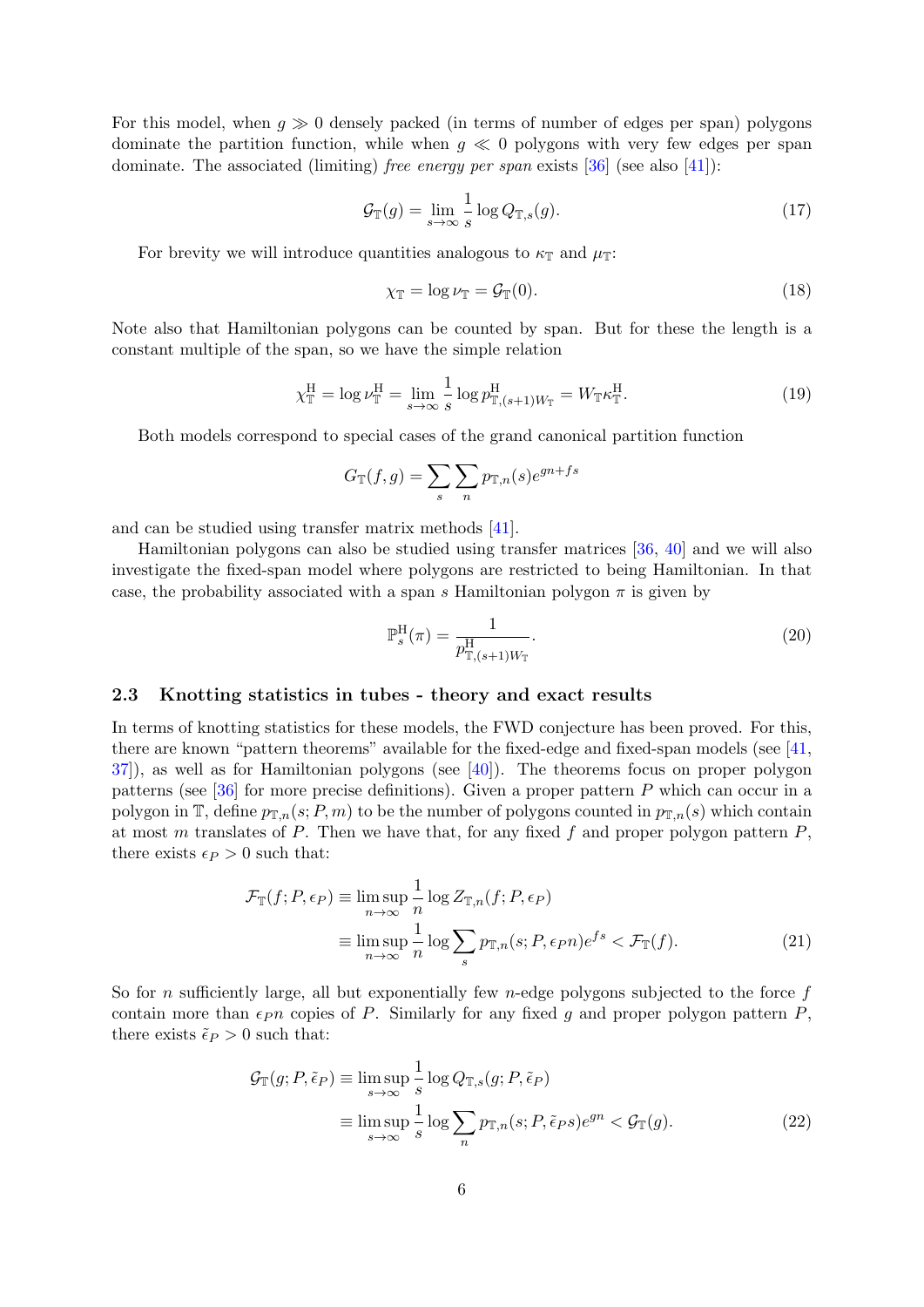Finally, for any proper Hamiltonian polygon pattern P (see [\[40\]](#page-23-3)), there exists  $\hat{\epsilon}_P > 0$  such that:

<span id="page-6-1"></span>
$$
\limsup_{n \to \infty} p_{\mathbb{T},n}^{\mathcal{H}}(P, \hat{\epsilon}_{P}n) < \kappa_{\mathbb{T}}^{\mathcal{H}}.\tag{23}
$$

So all but exponentially few sufficiently long  $n$ -edge Hamiltonian polygons contain more than  $\hat{\epsilon}_P n$  copies of P.

In a previous study [\[34\]](#page-22-16) we defined *connect-sum* knot patterns for polygons in tubes. This concept will be useful in the present article, so we briefly review the definition here. For  $k \in \mathbb{N}$ , we say a polygon  $\pi$  in T has a 2-section at  $k+\frac{1}{2}$  $\frac{1}{2}$  if  $\pi$  intersects the plane  $x = k + \frac{1}{2}$  $\frac{1}{2}$  at exactly two points. If  $\pi$  has t 2-sections, then it can be partitioned into  $t+1$  pieces – these are *connect-sum* patterns (so named because they give an easy way of writing the polygon as the connect-sum of smaller pieces). If  $t \geq 1$  then the first and last are *start* and *end* connect-sum patterns; the remainder (if any) are proper connect-sum patterns. (Figure [1](#page-4-0) shows a polygon divided into a start, proper and end connect-sum pattern.) Any connect-sum pattern can be converted into a closed curve by joining any pairs of loose ends at the left and at the right; note that if the resulting closed curve has knot-type  $K$  then  $K$  must be part of the knot decomposition of the original polygon.

<span id="page-6-0"></span>

**Figure 2:** A minimal-size Hamiltonian connect-sum trefoil pattern in the  $2 \times 1$  tube. This is one of the 32 counted in the first row of Table [1.](#page-7-0)

Figure [2](#page-6-0) shows an example of a smallest connect-sum trefoil knot pattern that can occur in a Hamiltonian polygon in a  $2 \times 1$  tube. Similar knot patterns can be found for any tube size, so that the pattern theorems of  $(21)-(23)$  $(21)-(23)$  $(21)-(23)$  can be used to establish that all but exponentially few sufficiently long polygons (regardless of the model and the fixed value of f or  $q$ ), are knotted. From such theorems it can also be shown (using arguments analogous to those in [\[42\]](#page-23-5)) that the knot-complexity of polygons grows as polygon "size" grows (size could be measured in terms of edges or span), so that a typical polygon will have a highly-composite knot-type  $K =$  $K_1 \# K_2 \# \ldots \# K_r$ . Furthermore, for each model, if polygons are restricted to being unknots, the resulting limiting free energy exists and is strictly less than the corresponding limiting free energy for all polygons in the model. In particular, respectively for the  $f = 0$  fixed-edge,  $q = 0$ fixed-span, and the Hamiltonian models, it is known that (see [\[41,](#page-23-4) [37,](#page-23-0) [40\]](#page-23-3)) the following limits exist and satisfy:

$$
\kappa_{\mathbb{T},0_1} = \log \mu_{\mathbb{T},0_1} \equiv \lim_{n \to \infty} \frac{1}{n} \log p_{\mathbb{T},n}(0_1) < \kappa_{\mathbb{T}};\tag{24}
$$

$$
\chi_{\mathbb{T},0_1} = \log \nu_{\mathbb{T},0_1} \equiv \lim_{s \to \infty} \frac{1}{s} \log q_{\mathbb{T},s}(0_1) < \chi_{\mathbb{T}},\tag{25}
$$

where  $q_{\mathbb{T},s}(K)$  is the number of knot-type K span-s polygons in  $\mathbb{T}$  counted up to x-translation; and

$$
\kappa_{\mathbb{T},0_1}^{\mathcal{H}} = \log \mu_{\mathbb{T},0_1}^{\mathcal{H}} \equiv \lim_{s \to \infty} \frac{1}{(s+1)W_{\mathbb{T}}} \log p_{\mathbb{T},(s+1)W_{\mathbb{T}}}^{\mathcal{H}}(0_1) < \kappa_{\mathbb{T}}^{\mathcal{H}},\tag{26}
$$

where  $p_{\mathbb{T},n}^{\text{H}}(K)$  is the number of *n*-edge knot-type K Hamiltonian polygons in T counted up to x-translation. We also have  $\chi_{\mathbb{T},0_1}^{\text{H}} \equiv \log \nu_{\mathbb{T},0_1}^{\text{H}} \equiv W_{\mathbb{T}} \kappa_{\mathbb{T},0_1}^{\text{H}}$ .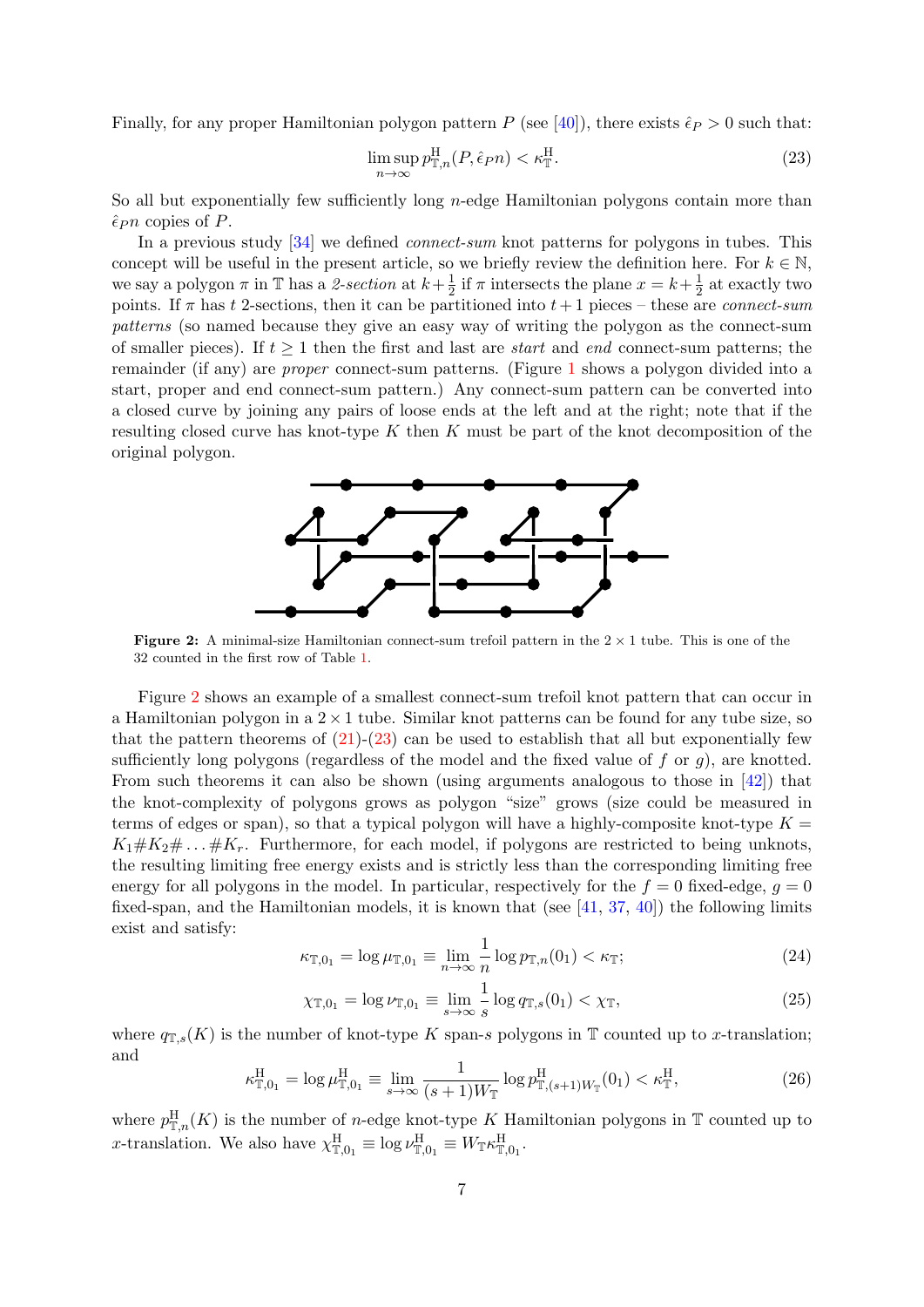<span id="page-7-0"></span>**Table 1:** Numbers of trefoil patterns of smallest spans in the  $2 \times 1$  and  $3 \times 1$  tubes, for all and Hamiltonian polygons

| Tube         |      |         | Ham.   | Full   |
|--------------|------|---------|--------|--------|
| Size         | Span | Count   | Count  | Count  |
| $2 \times 1$ | 5    | 116     | 32     | 36     |
|              | 6    | 5,888   | 748    | 788    |
|              |      | 156,224 | 9,408  | 9,928  |
| $3 \times 1$ | 3    | 1,964   | 232    | 276    |
|              | 4    | 792,256 | 19,016 | 22,888 |

For small tube sizes  $(2 \times 1$  and  $3 \times 1$  tubes), we previously [\[34\]](#page-22-16) used exact generation to determine all smallest-span connect-sum trefoil knot patterns. (See Figures [1](#page-4-0) and [2](#page-6-0) for such patterns in the  $2 \times 1$  tube.) Counts are shown in Table [1.](#page-7-0)

Towards exploring how the knot statistics depend on the model used (fixed-edge or fixedspan), limiting probabilities of occurrence of these smallest trefoil patterns were determined under each of the distributions  $\mathbb{P}_n^{(\text{ed},f)}$  ( $-\infty < f < \infty$ ,  $n \to \infty$ ) and  $\mathbb{P}_s^{(\text{sp},g)}$  ( $-\infty < g < \infty$ ,  $s \to \infty$ ). These limiting probabilities can be determined (see Lemma [1](#page-12-0) in Section [3.2](#page-12-1) and more generally [\[40\]](#page-23-3)) from the eigenvalues and eigenvectors of the transfer matrix. Figure [3](#page-8-0) shows the results for the  $3 \times 1$  tube. In this figure, for the fixed-edge model  $(\mathbb{P}_n^{(ed,f)})$ ,  $\mathbb{P}_{3_1}^{ed}(f)$  denotes the limiting  $(n \to \infty)$  probability of occurrence of a smallest trefoil knot pattern at a section of a polygon. Similarly, for the fixed-span model  $(\mathbb{P}_s^{(\text{sp},g)})$ ,  $\mathbb{P}_{3_1}^{sp}$  $3_1^{\text{sp}}(g)$  denotes the limiting  $(s \to \infty)$ probability of occurrence of a smallest trefoil knot pattern at a section of a polygon. Further note that Figure [3](#page-8-0) shows the results for the fixed-edge probabilities with the horizontal axis corresponding to f while for the fixed-span probabilities it corresponds to  $-g$ . The latter was done to make an easier comparison between the models, since positive values of f and negative values of g both have a stretching effect on polygons. Although not shown here, the observed trends were similar for the  $2 \times 1$  tube. We observe that, for  $\mathbb{T}_{2,1}$  and  $\mathbb{T}_{3,1}$ , the limiting occurrence probability of the smallest-span trefoil knot patterns decreases (resp. increases) monotonically with  $f$  (resp. q) and approaches a value slightly above the Hamiltonian polygon occurrence probability as  $f \to -\infty$  (resp.  $g \to \infty$ ). In Section [3.1](#page-10-1) we explain that this is due to the existence of "full" trefoil knot patterns which are non-Hamiltonian.

In addition to determining smallest span trefoil patterns, exact counts were obtained for  $q_{\mathbb{T},s}(K)$  and  $p_{\mathbb{T},(s+1)W_{\mathbb{T}}}(K)$  for some small spans s and for four different tube sizes. The method used is outlined in [\[40\]](#page-23-3) and is based on information gained from the relevant transfer matrices. The knot-types of all polygons were determined and the resulting counts are shown in Tables [2](#page-8-1) and [3.](#page-9-0) Counts shown for  $q_{\mathbb{Z},s}(K)$  have been further delineated by the number of edges n and such counts are available from the authors by request. Note that total counts for Hamiltonian polygons in  $2 \times 1$ ,  $3 \times 1$  and  $2 \times 2$  tubes were published in 1998 [\[39,](#page-23-2) TABLE III] and our total counts for these tubes confirm the 1998 results; counts by knot-type were not considered in [\[39\]](#page-23-2).

Determining the knot-type of a polygon or a knot pattern requires the whole polygon or knot pattern. However, since the numbers of polygons and knot patterns in a tube grow exponentially with either span or the number of edges, exact generation has so far been limited to the cases shown in Tables [1,](#page-7-0) [2](#page-8-1) and [3.](#page-9-0) To explore knotting statistics further, a Monte Carlo approach was developed to generate random polygons in the tube, based on a method of [\[43\]](#page-23-6). The Monte Carlo method is also based on transfer-matrices and can be used to generate a set of independent and identically distributed polygons from any of the distributions  $\left\{\mathbb{P}_n^{(ed,f)},\mathbb{P}_s^{(sp,g)}\right\}$  provided that the transfer matrix associated with  $G_T(f, g)$  is known. Details of the approach are given in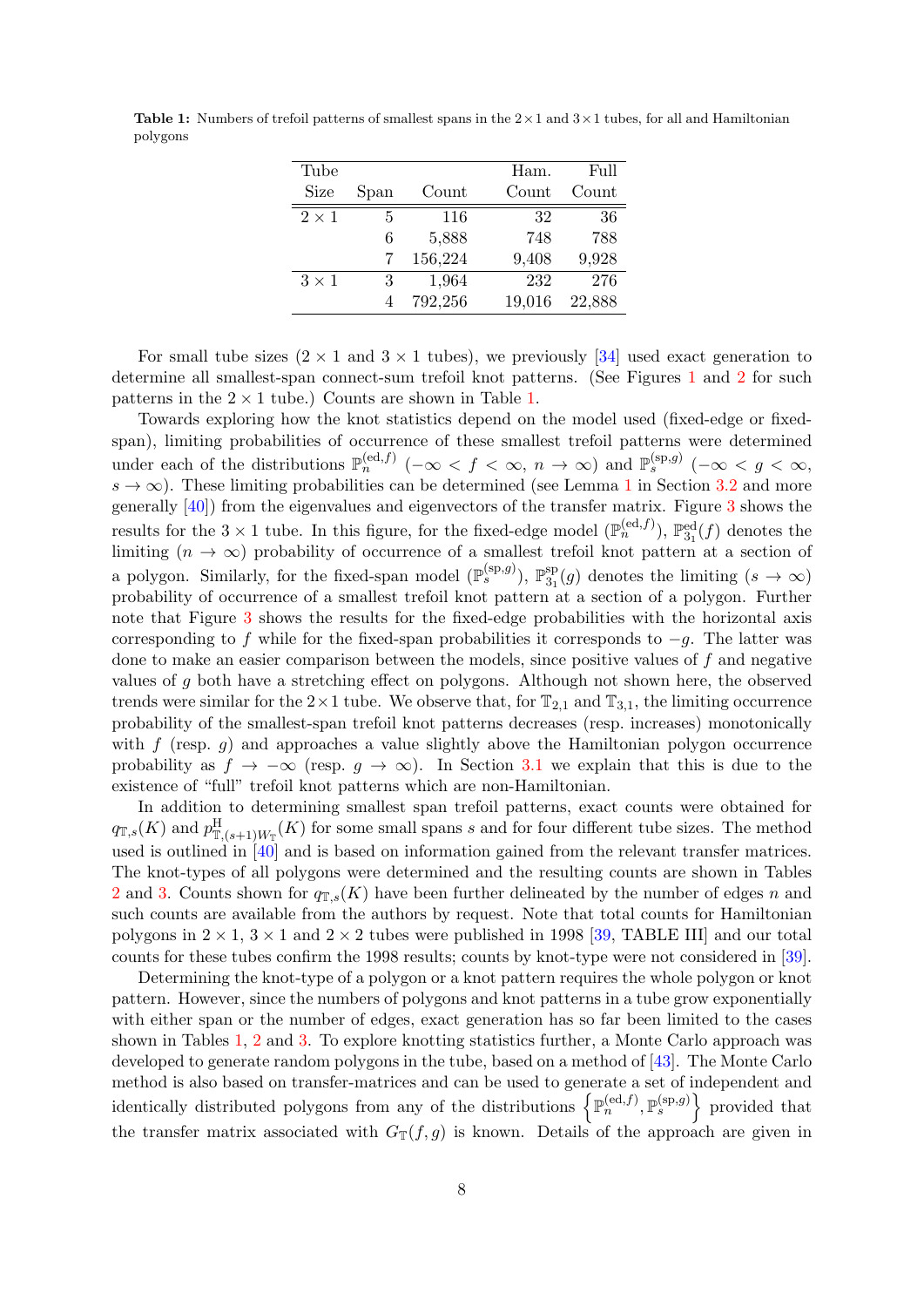<span id="page-8-0"></span>

Figure 3: Log scale plot of the probabilities of the smallest trefoil patterns in the  $3 \times 1$  tube, as functions of  $f$  (blue) and  $-g$  (red).

<span id="page-8-1"></span>

| Tube         | Span           | Total          | $3^{+}_{1}$  | $3^{-}_{1}$  | 4 <sub>1</sub> |
|--------------|----------------|----------------|--------------|--------------|----------------|
| $2\times1$   | 1              | 219            | 0            | 0            | 0              |
| $2 \times 1$ | $\overline{2}$ | 7,631          | 0            | 0            | O              |
| $2 \times 1$ | 3              | 264,543        | 0            | 0            | 0              |
| $2 \times 1$ | 4              | 9,101,347      | 0            | 0            | O              |
| $2 \times 1$ | 5              | 312,733,719    | ∩            | 0            | O              |
| $2\times1$   | 6              | 10,745,324,481 | 1,832        | 1,832        | 0              |
| $3\times1$   | 1              | 1,528          |              | $\mathbf{0}$ | 0              |
| $3 \times 1$ | $\overline{2}$ | 277,400        | O            | 0            | 0              |
| $3\times1$   | 3              | 47,368,928     | 598          | 598          | O              |
| $3 \times 1$ | 4              | 7,863,265,372  | 382,257      | 382,257      | 36             |
| $4 \times 1$ | 1              | 10,197         | O            | 0            | $\Omega$       |
| $4 \times 1$ | $\overline{2}$ | 9,633,793      | O            | 0            | O              |
| $4\times1$   | 3              | 7,939,543,353  | 383,543      | 383,543      | 36             |
| $2\times 2$  | $\mathbf{1}$   | 8,052          | $^{(1)}$     | $\theta$     | 0              |
| $2\times 2$  | $\overline{2}$ | 3,410,348      | $\mathbf{0}$ | 0            | 0              |
| $2\times 2$  | 3              | 1,430,358,664  | 4,182        | 4,182        | 0              |

Table 2: SAP generation results.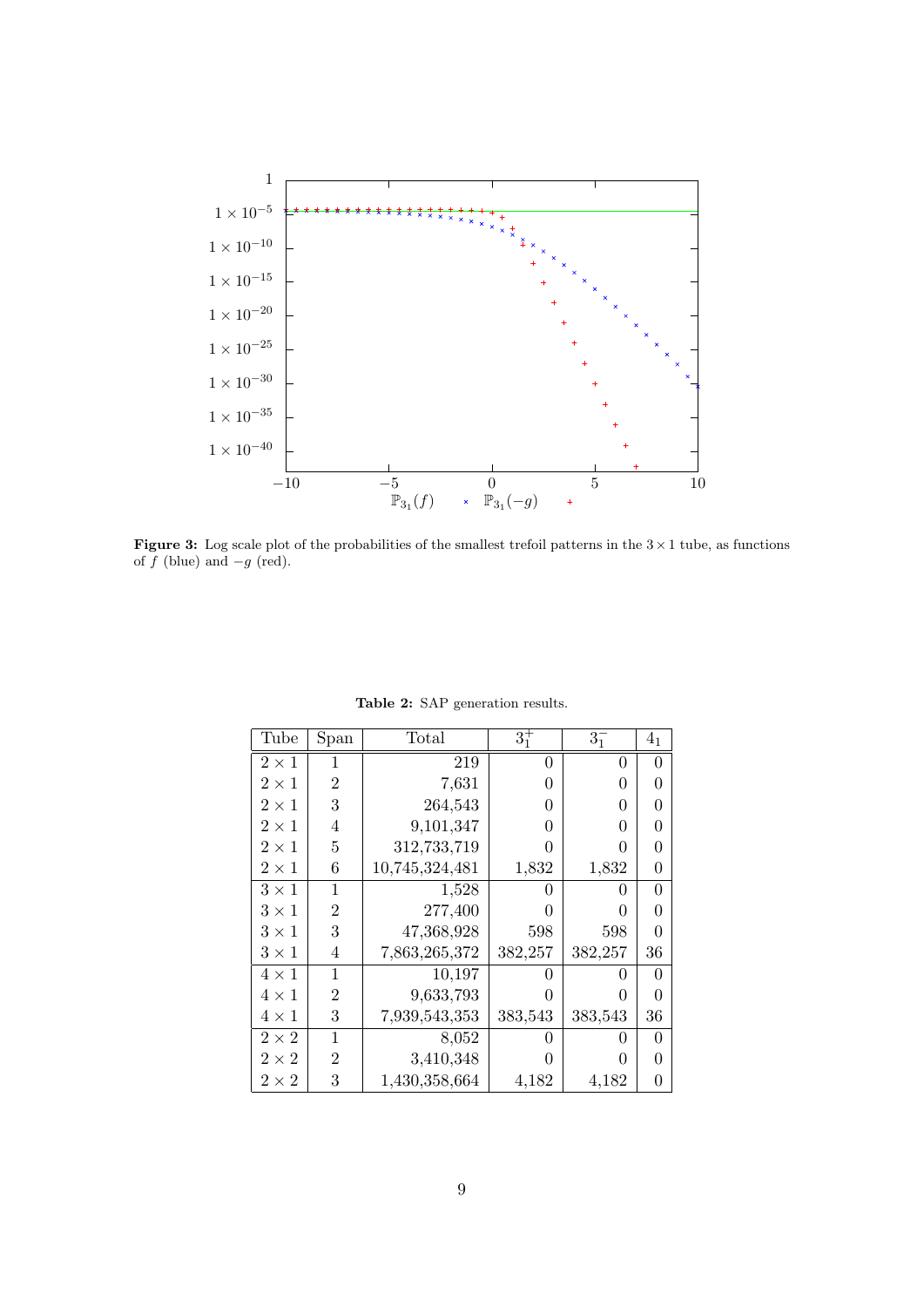<span id="page-9-0"></span>Tube Span Total  $3^{+}_{1}$  $\frac{1}{1}$  3  $3^{-}_{1}$  $\frac{1}{1}$  4<sub>1</sub> 5  $5.7$  $\frac{1}{1}$  5<sup>-</sup>  $\frac{1}{1}$   $5^{+}_{2}$  $\frac{+}{2}$  5<sup>-</sup>  $\frac{1}{2}$  6<sup>+</sup>  $\frac{+}{1}$  6<sup>-</sup>  $\frac{1}{1}$  3<sup>+</sup>#3<sup>-</sup>  $8_{19}$ − 19  $2 \times 1$  1 22 0 0 0 0 0 0 0 0 0 0 0 0 0  $2 \times 1$  2 324 0 0 0 0 0 0 0 0 0 0 0 0 0  $2 \times 1$  3 4,580 0 0 0 0 0 0 0 0 0 0 0 0 0  $2 \times 1$  4 64,558 0 0 0 0 0 0 0 0 0 0 0 0 0  $2 \times 1$  5 908,452 0 0 0 0 0 0 0 0 0 0 0 0 0  $2 \times 1$  6 12,788,368 144 144 0 0 0 0 0 0 0 0 0 0 0 2 × 1 7 180,011,762 4,302 4,302 0 0 0 0 0 0 0 0 0 0  $2 \times 1$  8 2,533,935,102 96,620 96,620 72 0 0 0 0 0 0 0 0 0 0  $3 \times 1$  1 82 0 0 0 0 0 0 0 0 0 0 0 0 0  $3 \times 1$  2 4,580 0 0 0 0 0 0 0 0 0 0 0 0 0 3 × 1 3 232,908 58 58 0 0 0 0 0 0 0 0 0 0 3 × 1 4 11,636,834 5,710 5,710 16 0 0 0 0 0 0 0 0 0 3 × 1 5 578,377,118 458,980 458,980 3,216 32 32 70 70 2 2 36 0 0  $4 \times 1$  1 306 0 0 0 0 0 0 0 0 0 0 0 0 0  $4 \times 1$  2 64,558 0 0 0 0 0 0 0 0 0 0 0 0 0  $4 \times 1$  3 | 11,636,834 | 5,710 | 5,710 | 16 | 0 | 0 | 0 | 0 | 0 | 0 | 0 | 0 | 0  $4 \times 1$  4 2,040,327,632 2,264,820 2,264,820 35,816 3,148 3,148 8 8 0 0 1 4 4  $2 \times 2$  1 324 0 0 0 0 0 0 0 0 0 0 0 0 0  $2 \times 2$  2 0 0 0 0 0 0 0 0 0 0 0 0 0 0 0  $2\times 2$  3 3,918,744 96 96 0 0 0 0 0 0 0 0 0 0 0  $2 \times 2$  4 0 0 0 0 0 0 0 0 0 0 0 0 0 0 0

Table 3: Hamiltonian SAP generation results.

Section [3.2.](#page-12-1) Based on the exact results of Figure [3,](#page-8-0) we focused primarily on the Hamiltonian polygon model where the probabilities of the smallest trefoil patterns were large (compared to the other models) and where the knot probabilities for small spans are also large. Similarly we focus on the  $3 \times 1$  tube, since knots are far more common than in  $2 \times 1$  while the transfer matrices are small enough as to make simulations and enumerations reasonably efficient.

### 2.4 Fixed-span vs. fixed-edge

Here we briefly make a comment about why we are focusing on the fixed-span and Hamiltonian models, instead of the fixed-edge model. Superficially, it is simply because non-trivial knots are far more common in the first two models. For example, in the  $3 \times 1$  tube, we can compare the growth rates of unknots to all polygons:

$$
\log\left(\frac{\mu_{\mathbb{T},0_1}}{\mu_{\mathbb{T}}}\right) \approx -1.2 \times 10^{-7}
$$
 (fixed-edge) (27)

$$
\frac{1}{\langle O_{\mathbb{T}}\rangle} \log \left(\frac{\nu_{\mathbb{T},0_1}}{\nu_{\mathbb{T}}}\right) \approx -2.1 \times 10^{-5}
$$
 (fixed-span) (28)

$$
\frac{1}{W_{\mathbb{T}}} \log \left( \frac{\nu_{\mathbb{T},0_1}^{\mathcal{H}}}{\nu_{\mathbb{T}}^{\mathcal{H}}} \right) \approx -8.9 \times 10^{-5}
$$
 (Hamiltonian) (29)

where  $\langle O_{\mathbb{T}}\rangle$  is the average number of occupied vertices per span in the fixed-span model (see Section [4.1,](#page-14-1)  $(45)$  and  $(46)$  for further explanation of the latter two quantities). We see here that unknots are far less dominant in the fixed-span and Hamiltonian ensembles than in the fixed-edge ensemble.

Of course, this begs the question: why are knots more likely in one ensemble than another? This is because fixed-span polygons tend to be *more dense* than fixed-edge polygons, that is, the average number of edges (or equivalently, vertices) per unit span is greater for fixed-span. For example, again in the  $3 \times 1$  tube, the average density of edges for a long fixed-span polygon is approximately 6.52, while for a fixed-edge polygon it is only 4.11. (Of course for a Hamiltonian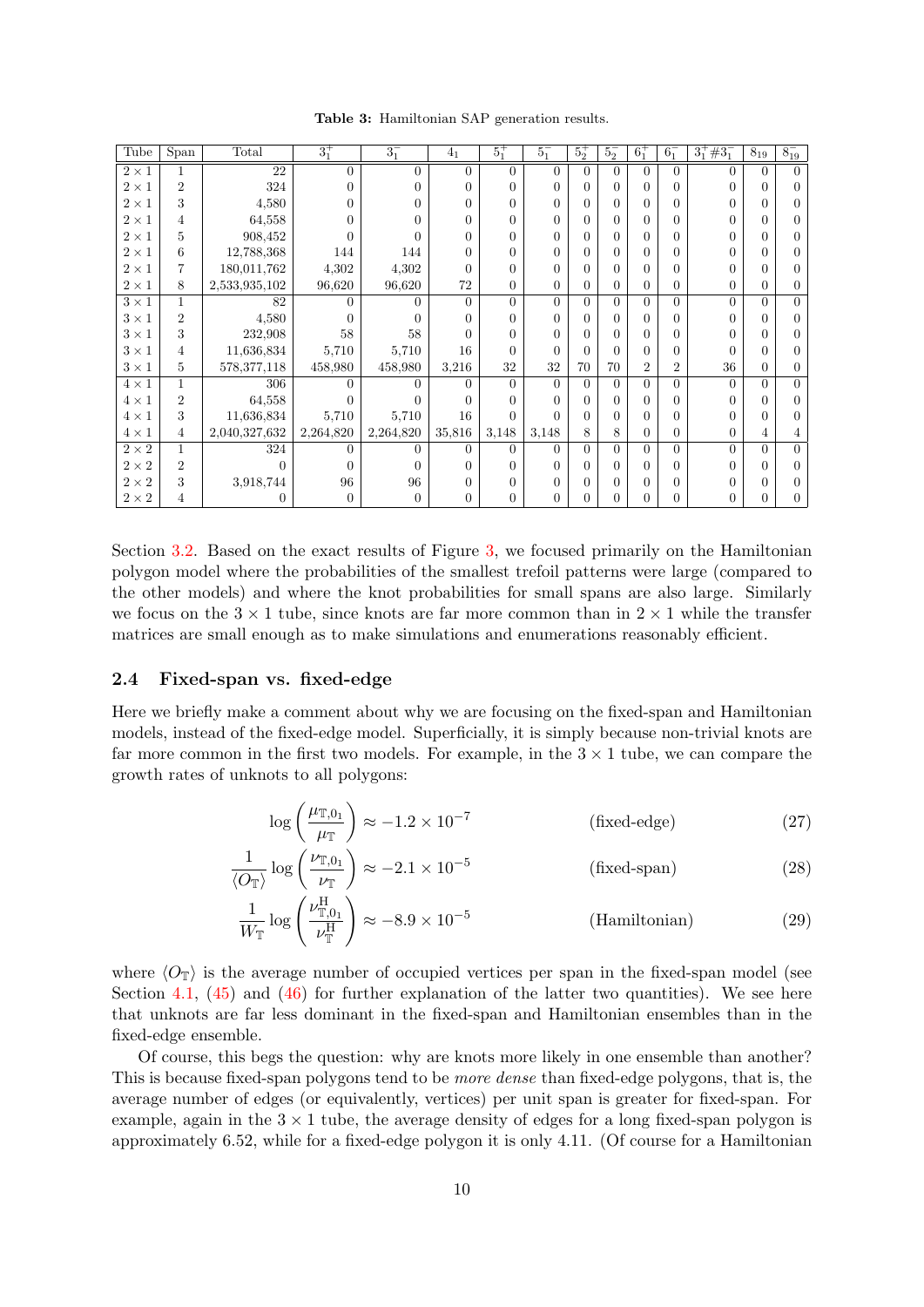polygon, it is exactly 8.) A greater density provides more opportunities for strands to get tangled, and thus leads to a higher knot probability.

Regardless of the model, we expect that conjectures analogous to those of [\(8\)](#page-2-1) and [\(9\)](#page-2-2) will hold and we focus on the fixed-span models for which we have been able to obtain the most data. In that regard, when K is a knot-type, the notation  $\mathbb{P}_s^{(\text{sp})}(K)$  ( $\mathbb{P}_s^{\text{H}}(K)$ ) will denote the probability of a polygon having knot-type K according to the fixed-span distribution  $\mathbb{P}_s^{(\text{sp},0)}$  $(\mathbb{P}_s^H)$  defined in Section [2.2.](#page-4-1) Then, for example, the analogue of the conjectured form [\(9\)](#page-2-2) for these two fixed-span models is: there exist constants (independent of s)  $C_{\mathbb{L}}^{\text{sp}}$  $T_{\mathbb{T},0_1}^{\text{sp}}$  and  $\nu_{\mathbb{T},0_1}$  such that,  $($ 

<span id="page-10-3"></span>
$$
q_{\mathbb{T},s}(0_1) \sim C_{\mathbb{T},0_1}^{(\text{sp})}(\nu_{\mathbb{T},0_1})^s
$$
, as  $s \to \infty$ ; (30)

and for Hamiltonian polygons, there exist constants (independent of s)  $C_{\mathbb{T},0_1}^{\text{H}}$  and  $\nu_{\mathbb{T},0_1}^{\text{H}}$  such that,

<span id="page-10-2"></span>
$$
p_{\mathbb{T},(s+1)W_{\mathbb{T}}}^{\mathcal{H}}(0_1) \sim C_{\mathbb{T},0_1}^{\mathcal{H}}(\nu_{\mathbb{T},0_1}^{\mathcal{H}})^s, \qquad \text{as} \quad s \to \infty.
$$
 (31)

### <span id="page-10-0"></span>3 Numerical approaches and transfer matrix methods

We first review the transfer matrix method and then sketch the Monte Carlo approach used to randomly sample self-avoiding polygons and Hamiltonian polygons in a tube T.

#### <span id="page-10-1"></span>3.1 Transfer matrix method

We rely on the definitions for start, proper and end 1-pattern for polygons as given in [\[36\]](#page-22-18); essentially these are sets of edges and vertices that can occur between two consecutive halfinteger x-planes in a polygon in T along with a pair partition which defines how any endpoints in the first half-integer plane are connected up on the left within a polygon. By dividing up a polygon with span s at each half-integer x-plane (starting at  $x = -1/2$  and ending at  $x = s + 1/2$ , a polygon can then be thought of as a sequence of  $(s + 1)$  1-patterns that starts with a start 1-pattern, followed by  $s-1$  proper 1-patterns, and then ends with an end 1-pattern. We then say a given 1-pattern q can follow another 1-pattern  $p$  if  $q$  can occur immediately to the right of  $p$  in some polygon in  $T$ . Given an ordering of all proper 1-patterns, we can then define the transfer matrix  $M$  for polygons in  $T$  as:

$$
\mathbf{M}_{ij}(g) = \begin{cases} e^{g|j|}, & \text{if the } j^{\text{th}} \text{ 1-pattern can follow the } i^{\text{th}} \text{ 1-pattern} \\ 0, & \text{otherwise,} \end{cases}
$$
(32)

where |j| is the number of polygon edges  $(1/2)$  edges contribute  $1/2$ ) in the j<sup>th</sup> 1-pattern. We can similarly define a start (end) transfer matrix which has a non-zero entry  $S_{ij}(g) = e^{g(|i|+|j|)}$  $(\mathbf{E}_{ij}(g) = e^{g|j|})$  when the j<sup>th</sup> proper 1-pattern can follow the i<sup>th</sup> start 1-pattern (when the j<sup>th</sup>) end 1-pattern can follow the  $i<sup>th</sup>$  proper 1-pattern).

Using these matrices, the grand-canonical partition function introduced in the last section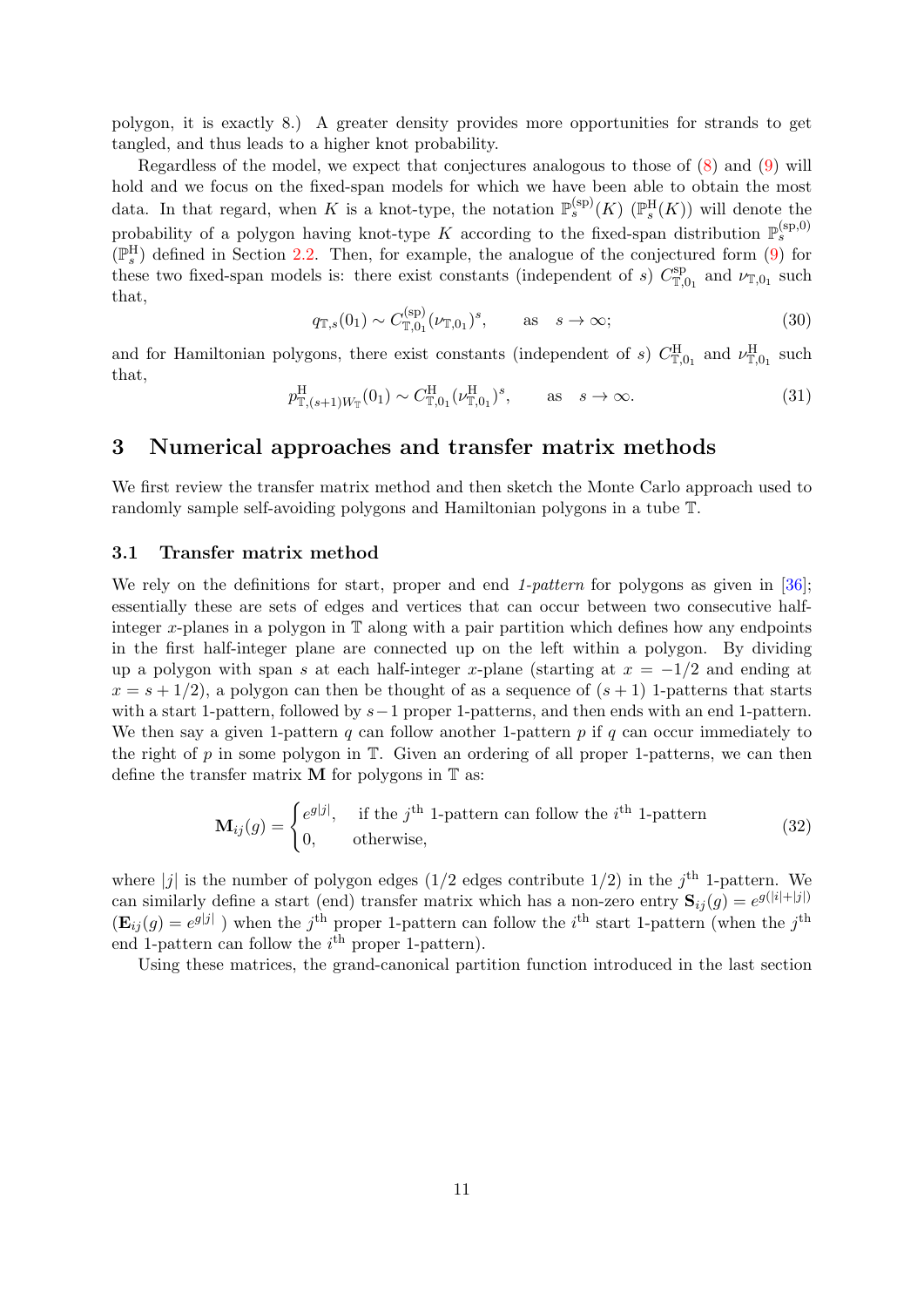can now be written as:

$$
G_{\mathbb{T}}(f,g) = \sum_{s\geq 0} \sum_{n\geq 4} p_{\mathbb{T},n}(s)e^{gn+fs}
$$
  
= 
$$
\left[\sum_{s=0}^{1} \sum_{n\geq 4} p_{\mathbb{T},n}(s)e^{gn+fs}\right] + \sum_{i,j} \left[\sum_{k\geq 0} e^{f(k+2)}\mathbf{S}(g)\mathbf{M}(g)^{k}\mathbf{E}(g)\right]_{i,j}
$$
  
= 
$$
\left[\sum_{s=0}^{1} \sum_{n\geq 4} p_{\mathbb{T},n}(s)e^{gn+fs}\right] + e^{2f} \sum_{i,j} \left[\mathbf{S}(g)(\mathbf{I} - e^{f}\mathbf{M}(g))^{-1}\mathbf{E}(g)\right]_{i,j},
$$
(33)

where the sum over  $i, j$  is over all start 1-patterns  $(i)$  and end 1-patterns  $(j)$ . Note that for a fixed  $f$  or  $g$ , the radius of convergence of this partition function is determined by the singularities of  $\det(\mathbf{I} - e^f \mathbf{M}(g))$  and hence the eigenvalues of  $\mathbf{M}(g)$ . This in turn can be used to determine the limiting free energies defined in the last section. Specifically, to determine the fixed-edge model limiting free energy for a given force f, set  $x = e^g$  and let  $R^{ed}(f)$  denote the radius of convergence of  $G_{\mathbb{T}}(f,g)$  as a power series in x, then

<span id="page-11-1"></span>
$$
\mathcal{F}_{\mathbb{T}}(f) = \lim_{n \to \infty} \frac{1}{n} \log Z_{\mathbb{T},n}(f) = -\log R^{\text{ed}}(f). \tag{34}
$$

Similarly, to determine the fixed-span model limiting free energy for a given value for  $g$ , set  $y = e^f$  and let  $R^{sp}(g)$  denote the radius of convergence of  $G_{\mathbb{T}}(f,g)$  as a power series in y, then

$$
\mathcal{G}_{\mathbb{T}}(g) = \lim_{s \to \infty} \frac{1}{s} \log Q_{\mathbb{T},s}(g) = -\log R^{\text{sp}}(g). \tag{35}
$$

More generally, [\[36\]](#page-22-18) also define s-patterns to be sets of edges and vertices that can occur between two half-integer x-planes,  $x = k + 1/2$  and  $x = s + k + 1/2$ , in a polygon in T along with a pair partition which defines how any endpoints in the first half-integer plane  $(x = k + 1/2)$  are connected up on the left within a polygon. The span of an s-pattern is thus s. Any s-pattern which consists of  $(s-1)W$  vertices is called *full* and if it can also occur in a Hamiltonian polygon then it is called a Hamiltonian pattern. While every Hamiltonian pattern is necessarily full, not every full pattern is a Hamiltonian pattern.

In general it is not possible to assign a knot type to an s-pattern, as there may be many ways to connect up the "loose ends" on the left and right. The exception is when an s-pattern is also a connect-sum pattern; in that case there is only one way to join the ends. Table [1](#page-7-0) focuses on connect-sum patterns whose knot type is a trefoil – it shows the number of full connect sum trefoil patterns (last column) along with the number of those which are Hamiltonian for various spans.

By restricting the transfer matrix defined above to either proper full or proper Hamiltonian 1-patterns, one can obtain transfer matrices  $M<sup>F</sup>$  and  $M<sup>H</sup>$  for full patterns and Hamiltonian polygons, respectively, and from their spectra determine:

<span id="page-11-0"></span>
$$
\beta_{\mathbb{T}}^{\mathcal{F}} \equiv \lim_{s \to \infty} s^{-1} \log t_{\mathbb{T},s}^{\mathcal{F}},\tag{36}
$$

$$
\kappa_{\mathbb{T}}^{\mathcal{H}} \equiv \lim_{s \to \infty} \frac{1}{(s+1)W_{\mathbb{T}}} \log p_{\mathbb{T}, (s+1)W_{\mathbb{T}}}^{\mathcal{H}},\tag{37}
$$

where  $t_{\mathbb{T},s}^{\text{F}}$  is the number of full s-patterns. In [\[36\]](#page-22-18) it was established that  $\beta_{\mathbb{T}}^{\text{F}}/W_{\mathbb{T}} = \kappa_{\mathbb{T}}^{\text{H}}$  for all tubes such that  $5 \ge L \ge M \ge 0$ ; this is because Hamiltonian s-patterns are the dominant class amongst full s-patterns. It is also known that for any tube dimensions  $\lim_{f\to-\infty} \mathcal{F}_{\mathbb{T}}(f)$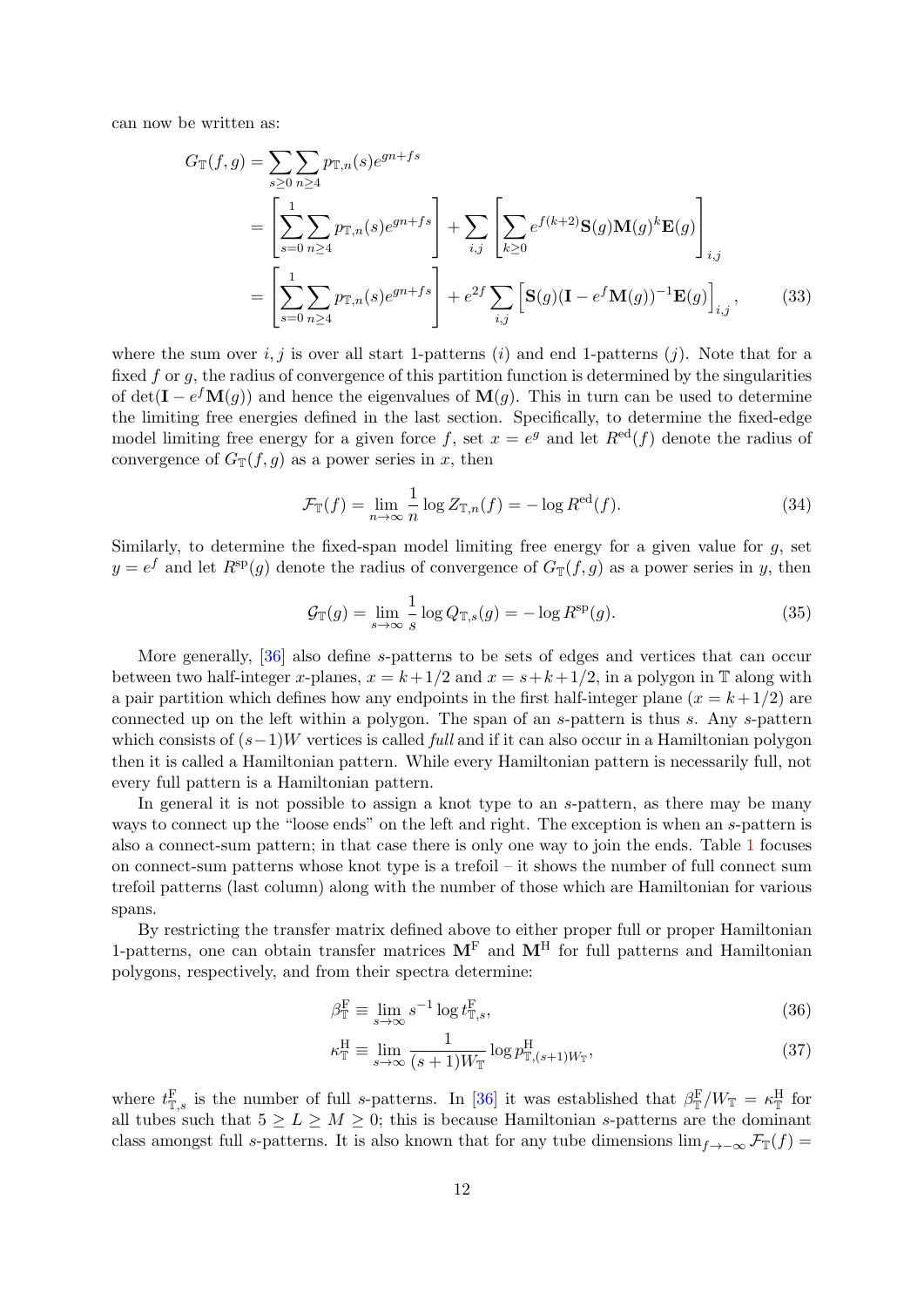$\beta_{\mathbb{T}}^{\mathcal{F}}/W_{\mathbb{T}}$ . However, because for any finite f one expects that there will always be a non-zero probability that a non-Hamiltonian full s-pattern occurs, we expect that the probability of, for example, full connect-sum trefoil patterns will be greater than that for Hamiltonian connectsum trefoil patterns for every finite  $f > -\infty$ . We see this in Figure [3](#page-8-0) where the horizontal line corresponds to the probability of the Hamiltonian trefoil patterns occurring in a Hamiltonian polygon.

#### <span id="page-12-1"></span>3.2 Monte Carlo method

Next we briefly sketch the method used to randomly sample self-avoiding polygons and Hamiltonian polygons in a tube T. The polygons are sampled uniformly at random from either the fixed-length or fixed-span ensembles. (Note that for Hamiltonian polygons, length determines span, so that these two ensembles are equivalent.) Any two samples are independent, so there is no need to account for correlations.

The method is inspired by one proposed in [\[43\]](#page-23-6), but we make some modifications here. The approach will work for any of the three models (fixed-edge, fixed-span or Hamiltonian polygons). For the fixed-edge model take  $f = 0$  and  $x = e^g$  in [\(33\)](#page-11-1) and set  $\mathbf{M} \equiv \mathbf{M}(\log(x));$ in this case each *n*-edge polygon in  $\mathbb T$  is considered to be equally likely (uniform). For a given value of x let  $\rho(x)$  be the spectral radius of M, and let  $x_0$  be the smallest positive real value of x which makes  $\rho(x) = 1$ . The Perron-Frobenius theorem implies that such a value exists, and moreover that at  $x = x_0$ , [1](#page-12-2) will be a simple eigenvalue<sup>1</sup> of **M**. Let  $\xi$  (resp.  $\eta$ ) be the right (resp. left) eigenvector corresponding to that eigenvalue. Then we have the following lemma for the fixed-edge ensemble.

<span id="page-12-0"></span>**Lemma 1** (Alm and Janson  $[43]$ ). Let i and j represent proper 1-patterns such that j can follow *i*. Let  $p_{ij}^{\text{ed}}(n)$  be the probability that an occurrence of *i* in a uniformly random polygon of length n is followed by j. Then as  $n \to \infty$ ,

$$
\mathsf{p}_{ij}^{\text{ed}}(n) \to \mathsf{p}_{ij}^{\text{ed}} = x_0^{|j|} \frac{\xi_j}{\xi_i}.\tag{38}
$$

Furthermore, for any polygon pattern P consisting of a sequence of b internal 1-patterns  $\pi_1, \ldots, \pi_b$ , the probability,  $p_P^{ed}(n)$ , that P occurs at any given section of a random length-n polygon satisfies  $(as n \rightarrow \infty):$ 

$$
\mathsf{p}_{P}^{\text{ed}}(n) \to \mathsf{p}_{P}^{\text{ed}} = (\eta_{\pi_{1}} \xi_{\pi_{1}}) \left( x_{0}^{|\pi_{2}|} \frac{\xi_{\pi_{2}}}{\xi_{\pi_{1}}} \right) \left( x_{0}^{|\pi_{3}|} \frac{\xi_{\pi_{3}}}{\xi_{\pi_{2}}} \right) \cdots \left( x_{0}^{|\pi_{b}|} \frac{\xi_{\pi_{b}}}{\xi_{\pi_{b-1}}} \right)
$$

$$
= \eta_{\pi_{1}} x_{0}^{|\pi_{2}| + |\pi_{3}| + \cdots + |\pi_{b}|} \xi_{\pi_{b}}, \tag{39}
$$

where  $|\pi_i|$  denotes the number of edges of the 1-pattern.

For the fixed-span ensemble with  $g = 0$  (the probability of each span s polygon is equally likely), the above result requires only minor modification. Let  $\lambda$  be the dominant eigenvalue of  $\mathbf{M}(0)$ . By the Perron-Frobenius theorem,  $\lambda$  is real, positive and simple. Let  $\zeta$  be the corresponding right eigenvector.

<span id="page-12-3"></span>**Lemma 2.** Let i and j represent proper 1-patterns such that j can follow i. Let  $p_{ij}^{\rm sp}(s)$  be the probability that an occurrence of i in a uniformly random polygon of span s is followed by j. Then as  $s \to \infty$ .

<span id="page-12-4"></span>
$$
\mathbf{p}_{ij}^{\text{sp}}(s) \to \mathbf{p}_{ij}^{\text{sp}} = \lambda^{-1} \frac{\zeta_j}{\zeta_i}.\tag{40}
$$

<span id="page-12-2"></span><sup>&</sup>lt;sup>1</sup>This requires that **M** be irreducible, which can be demonstrated by a straightforward concatenation argument for polygons (see for example [\[41\]](#page-23-4)).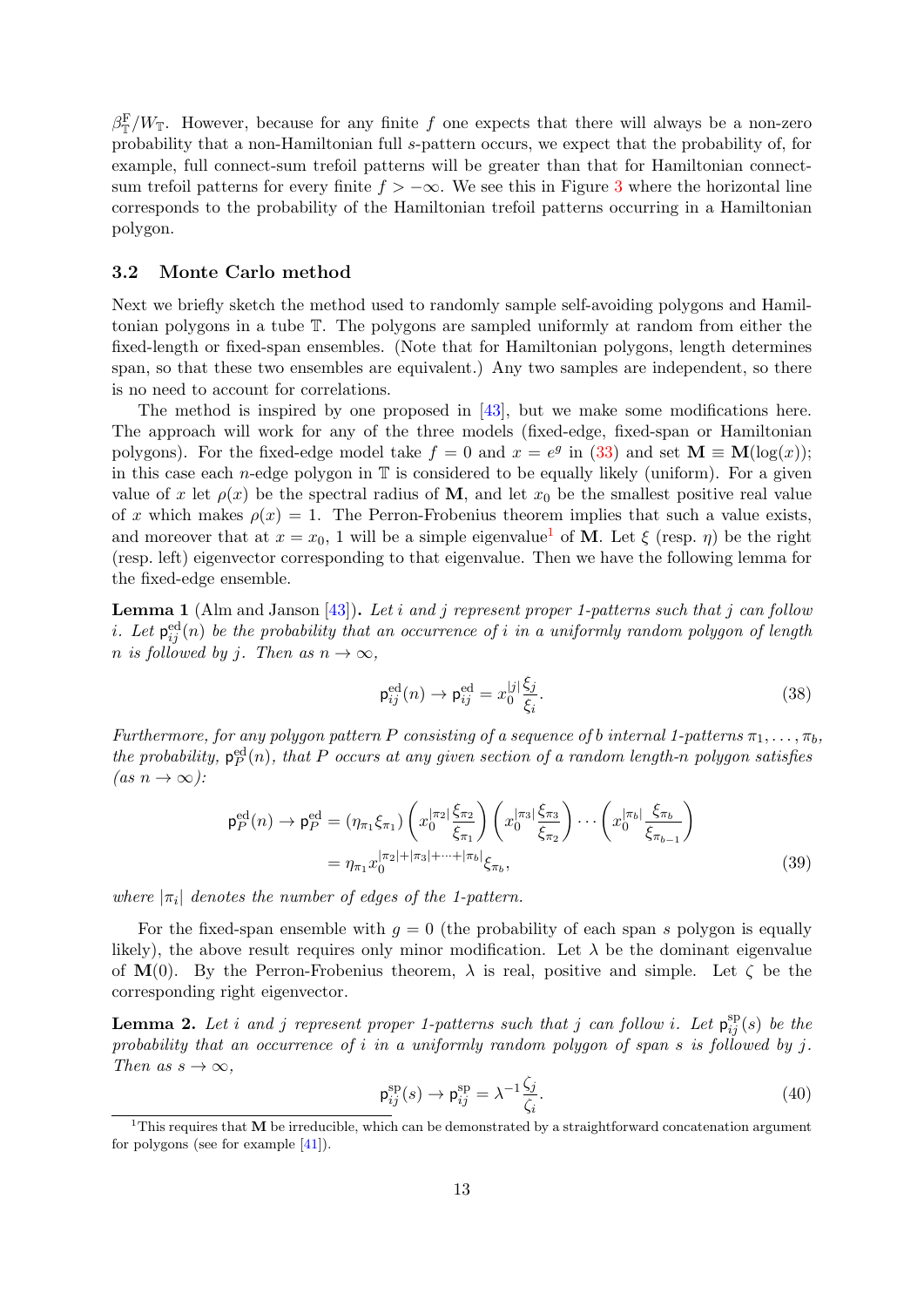We randomly generate polygons by building them one [1](#page-12-0)-pattern at a time, using Lemmas 1 and [2](#page-12-3) to inform our choice of transition probabilities. For the fixed-span ensemble with  $g = 0$ , the procedure for generating a polygon  $\pi$ , comprised of 1-patterns  $\pi_0, \pi_1, \ldots, \pi_s$ , is as follows.

- 1.  $\pi_0$  is selected uniformly at random from all S start 1-patterns.
- 2. With probability  $r_1(\pi_0)$  (detailed below), the sample is rejected and we return to step 1. Otherwise,  $\pi_1$  is selected from all proper 1-patterns which can follow  $\pi_0$  with probability proportional to  $\zeta_{\pi_1}$ .
- 3. For  $i = 2, 3, \ldots, s 1$ , choose  $\pi_i$  with probability  $p_{\pi_{i-1}, \pi_i}^{sp}$ .
- 4. With probability  $r_s(\pi_{s-1})$  (detailed below), the sample is rejected and we return to step 1. Otherwise,  $\pi_s$  is selected uniformly from all end 1-patterns which can follow  $\pi_{s-1}$ .

The probabilities  $r_1$  and  $r_s$  are chosen so as to make the sampling uniformly random. First define

$$
t_1(i) = \sum_{\substack{j \text{ proper} \\ j \text{ follows } i}} \zeta_j \quad \text{and} \quad t_s(i) = \frac{\text{\# end 1-patterns following } i}{\zeta_i}.
$$
 (41)

Then

$$
r_1(\pi_0) = 1 - \frac{t_1(\pi_0)}{\max_{i \text{ start}} \{t_1(i)\}} \quad \text{and} \quad r_s(\pi_{s-1}) = 1 - \frac{t_s(\pi_{s-1})}{\max_{i \text{ proper}} \{t_s(i)\}}.
$$
 (42)

Sampling from the fixed-edge ensemble (with  $f = 0$ ) works in a similar way, with the main difference being that the procedure is terminated once the polygon length (rather than the span) reaches the desired value.

#### 3.3 Determining the knot type

A standard technique for determining the knot type of a polygon is to take a projection of the polygon and compute a polynomial invariant, like the Alexander or HOMFLY polynomial. While this does not perfectly distinguish between different knot types (some knots have the same polynomials), such "collisions" are expected to be rare for the size of polygons studied here (where the most likely prime knots have small minimum crossing number) and hence they are unlikely to noticeably affect any statistics.

As will be seen in the next section, polygons of span  $s$  in narrow tubes are dominated by unknots until s gets into the thousands. However, the projection of such a large polygon (even an unknot) will contain many hundreds or thousands of crossings. This makes the direct computation of any knot polynomial prohibitively difficult.

Instead, we employ two techniques to simplify this procedure. Firstly, we make use of the aforementioned 2-sections. Wherever a polygon of knot type  $K$  contains a 2-section, one can cut it into two pieces, close up the loose ends to form two smaller polygons of knot types  $K_1$  and  $K_2$ , and know that  $K = K_1 \# K_2$ . By repeating this procedure, a long polygon can be split into a sequence of p smaller polygons, with  $K = K_1 \# K_2 \# \dots \# K_p$ . Moreover, the pattern theorems for polygons in T imply that long polygons have a positive density of 2-sections, so on average  $p = O(s)$ . Each of these smaller polygons will have far fewer crossings than the original.

Secondly, we make use of the fact that any polygon on the cubic lattice with length less than 24 is an unknot [\[44\]](#page-23-7). If any of the small polygons obtained during the "cutting" procedure have length 22 or smaller, they are unknots and can immediately be discarded. For those pieces of length 24 or greater, we then apply the BFACF algorithm (see  $[45]$  and references therein) in an attempt to decrease the size without changing the knot type. BFACF is a Monte Carlo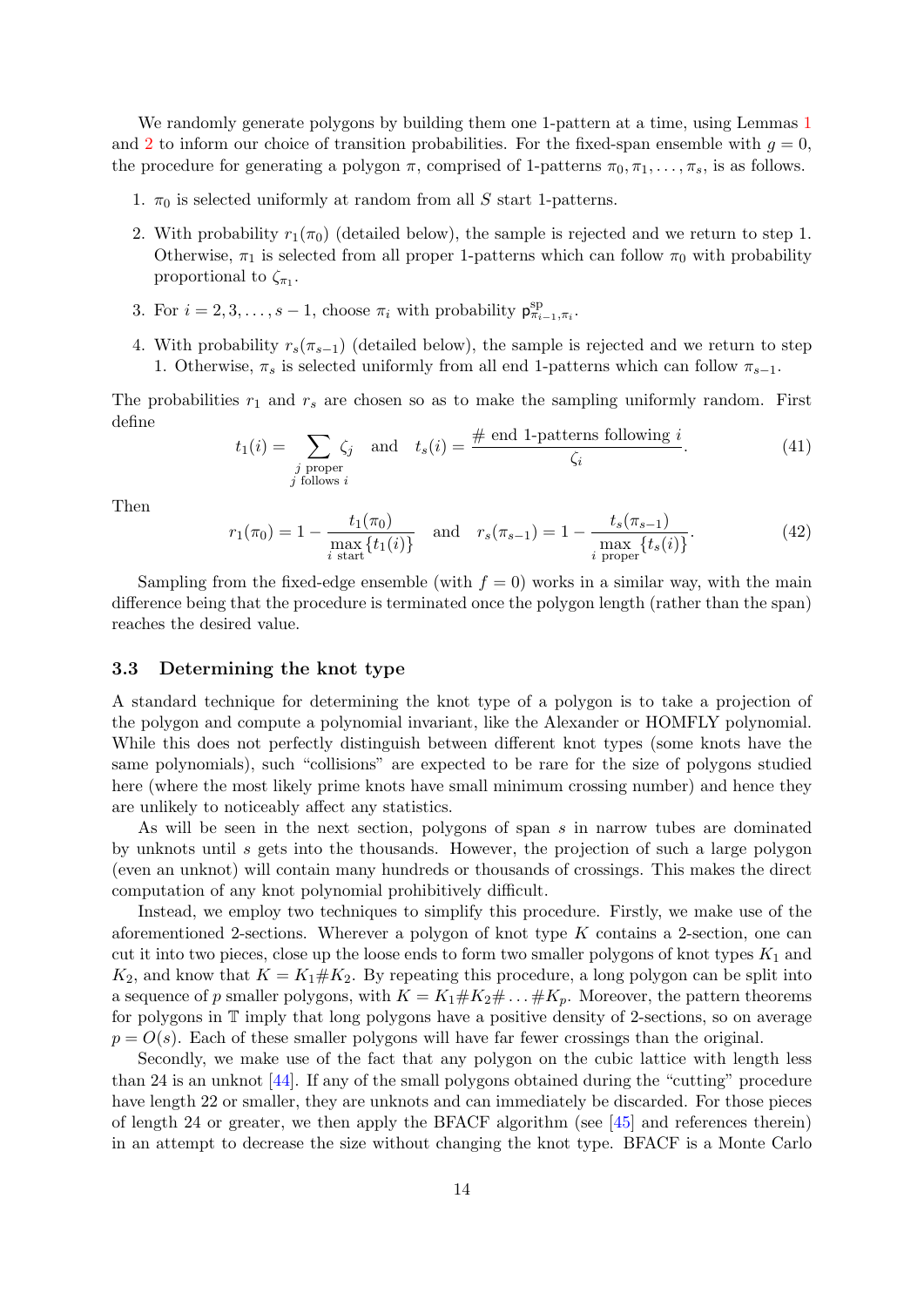<span id="page-14-3"></span>

**Figure 4:** Plots of (a)  $\log \mathbb{P}_{s}^{H}(0_1)$  and (b)  $\log \mathbb{P}_{\mathbb{T},s}^{(sp)}(0_1)$  against s (span) for the  $\mathbb{T} = 2 \times 1$  tube, together with a linear best fits.

procedure that involves making "local moves" to transform a polygon; here we are not using it as a Monte Carlo tool, but rather taking advantage of the fact that (a) it does not change the knot type, and (b) it can be modified to preferentially decrease the size of polygons. If the size drops below 24, we can again discard the piece. (Note that while the original polygon was confined to the tube, when applying BFACF we no longer need the tube restriction.)

After cutting up the polygon and shrinking its constituent pieces as much as possible, we are left with a sequence of sub-polygons of lengths  $\geq 24$  and indeterminate knot type. These are then loaded into KNOTPLOT  $[46]$ , which computes knot polynomials and uses these to determine the knot type.

## <span id="page-14-0"></span>4 Results

#### <span id="page-14-1"></span>4.1 Growth constants

For the remainder of this paper we will focus on the fixed-span and Hamiltonian models in the tube, and for fixed-span set  $q = 0$  (i.e. no stretching or compressing force). We first consider the growth rates of all polygons. As mentioned in the previous section, these can be determined directly from the transfer matrix, if it is known. The results for the  $2 \times 1$  and  $3 \times 1$  tubes are presented in Table [4.](#page-14-2) For all values the error is expected to be confined to the last digit.

| Tube         |                     |                      |                   |                    |
|--------------|---------------------|----------------------|-------------------|--------------------|
|              |                     |                      |                   |                    |
| Size         |                     | $\nu$ T              |                   | ル芸                 |
| $2 \times 1$ | 3.53689835537159142 | 34.3601806741352594  | 2.644502344846937 | 14.07643812777425  |
| $3 \times$   | 5.10696921077147344 | 165.1690030762774319 | 3.904865602438742 | 49.643407510907971 |

<span id="page-14-2"></span>**Table 4:** Growth rates for all and Hamiltonian polygons in the  $2 \times 1$  and  $3 \times 1$  tubes, counted by span.

We note here that, since  $\nu_{\mathbb{T}}$  and  $\nu_{\mathbb{T}}^{\text{H}}$  are eigenvalues of matrices with integer entries, they are algebraic numbers. However, we have no reason to expect their minimal polynomials to be of low degree, and indeed would expect such polynomials to quickly increase in complexity as tube size grows.

For Hamiltonian polygons in the  $2 \times 1$  tube, in Figure [4\(a\)](#page-14-3) we plot  $\log \mathbb{P}_s^H(0_1)$  against s (span), together with a linear best fit.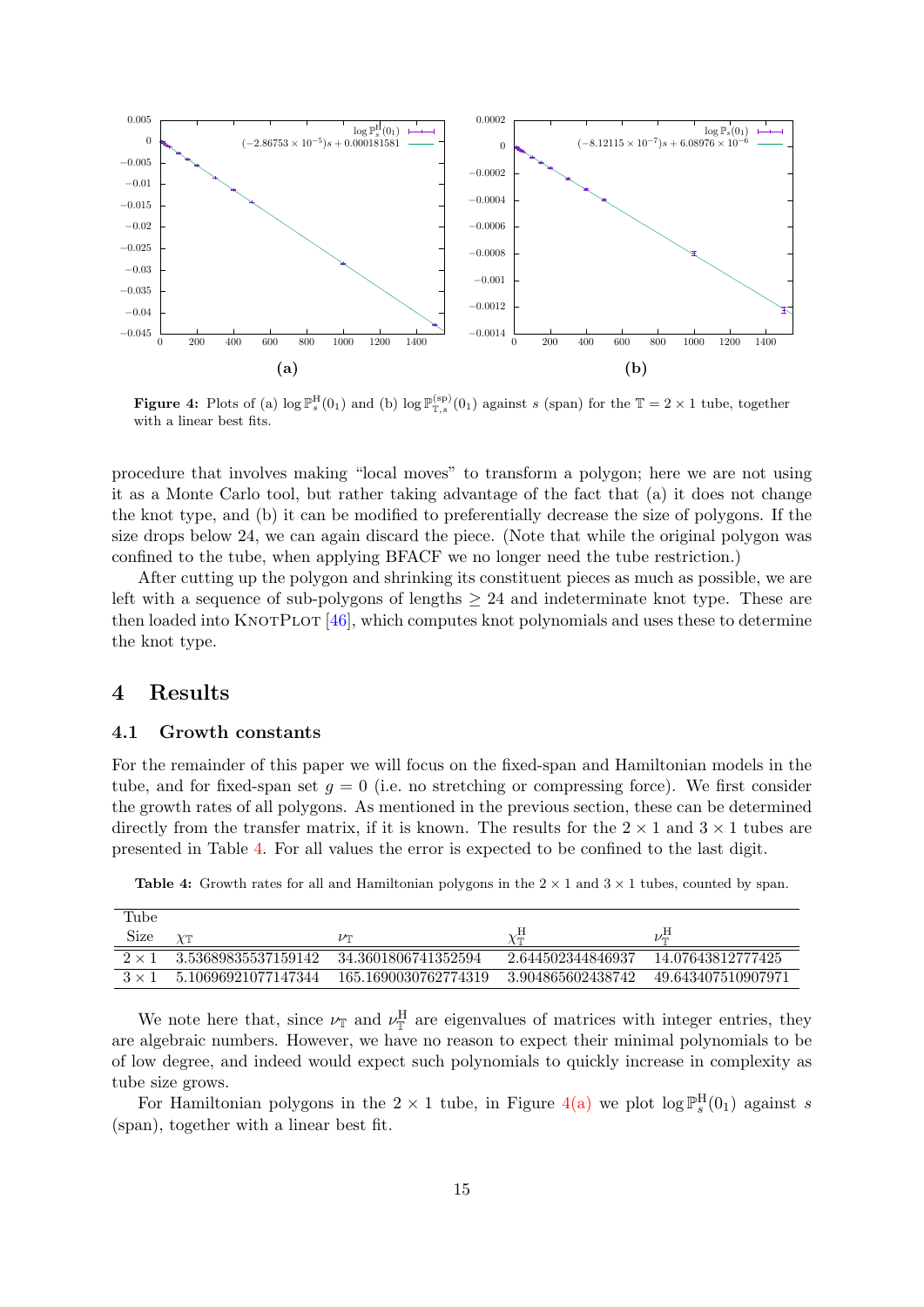<span id="page-15-0"></span>

**Figure 5:** Plots of (a)  $\log \mathbb{P}_{\mathbb{T},s}^{\text{H}}(0_1)$  and (b)  $\log \mathbb{P}_{\mathbb{T},s}^{(\text{sp})}(0_1)$  against s (span) for the  $\mathbb{T} = 3 \times 1$  tube, together with a linear best fits.

As is clear from the plot, the linear fit is very good. We therefore can conclude that  $\log \mathbb{P}_{\mathbb{T},s}^{\rm H}(0_1) \sim as + b$ , where  $a = -2.86753 \times 10^{-5} \pm 7.105 \times 10^{-9}$  and  $b = 1.81581 \times 10^{-4} \pm 7.105$  $3.372 \times 10^{-6}$ . Note that there is no need for a power-law correction as per [\(5\)](#page-1-4). We therefore expect the form

$$
\log \mathbb{P}^{\mathcal{H}}_{\mathbb{T},s}(0_1) \sim C + s \log \left( \frac{\nu_{\mathbb{T},0_1}^{\mathcal{H}}}{\nu_{\mathbb{T}}^{\mathcal{H}}}\right), \qquad s \to \infty,
$$
\n(43)

for a constant C, and it follows that  $\nu_{\mathbb{T},0_1}^{\text{H}} = 14.0760345$ , with errors confined to the last digit. This provides evidence that the analogue of the conjectured form [\(9\)](#page-2-2) for Hamiltonian polygons holds in the  $2 \times 1$  tube, i.e. that the form  $(31)$  is correct.

We repeat this procedure for all polygons in the  $2 \times 1$  tube, as well as Hamiltonian and all polygons in  $3 \times 1$  – see Figures [4\(b\),](#page-14-3) [5\(a\)](#page-15-0) and [5\(b\).](#page-15-0) In each case we have a very good linear fit; providing further evidence that the analogues of the asymptotic form  $(9)$  (namely  $(30)$  and  $(31)$ ) hold. The results for the growth rates of unknotted polygons in all four cases are summarised in Table [5.](#page-15-1)

<span id="page-15-1"></span>**Table 5:** Growth rates for all and Hamiltonian unknotted polygons in the  $2 \times 1$  and  $3 \times 1$  tubes, counted by span. Errors are expected to be confined to the last digit.

| Tube         |                         |            |
|--------------|-------------------------|------------|
| Size         | $\nu_{\mathbb{T},0_1}$  |            |
|              | $2 \times 1$ 34.3601527 | 14.0760345 |
| $3 \times 1$ | 165.14587               | 49.6080    |

Note that unlike  $\nu_{\mathbb{T}}$  and  $\nu_{\mathbb{T}}^{\text{H}}$ , it is unknown if  $\nu_{\mathbb{T},0_1}$  or  $\nu_{\mathbb{T},0_1}^{\text{H}}$  are algebraic numbers.

These results should be compared to the best estimates for the unrestricted cubic lattice  $\mathbb{Z}^3$ . There, it is estimated [\[19\]](#page-22-1) that

$$
\log\left(\frac{\mu_{0_1}}{\mu}\right) = (-4.15 \pm 0.32) \times 10^{-6}.\tag{44}
$$

The figures given in Tables [4](#page-14-2) and [5](#page-15-1) are for polygons counted by span, not length; however, as previously observed, for Hamiltonian polygons these are in direct proportion. Using [\(19\)](#page-5-1), we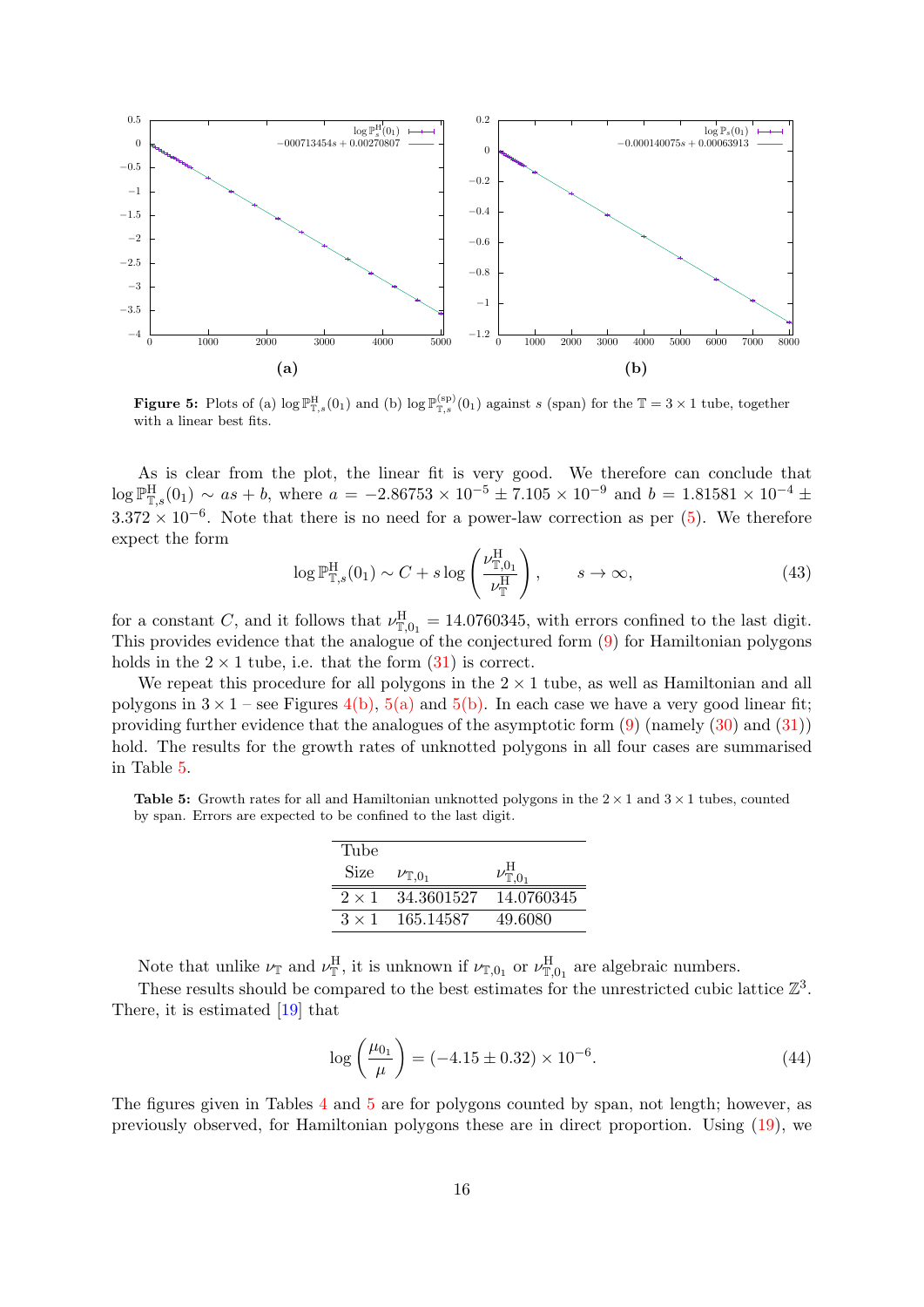<span id="page-16-2"></span>

**Figure 6:** (a) A plot of  $\mathbb{P}^{\text{H}}_{\mathbb{T},s}(3_1)/\mathbb{P}^{\text{H}}_{\mathbb{T},s}(0_1)$  and  $\mathbb{P}^{\text{H}}_{\mathbb{T},s}(4_1)/\mathbb{P}^{\text{H}}_{\mathbb{T},s}(0_1)$  in the  $2 \times 1$  tube, with the latter scaled by a constant factor for clarity. (b) A plot of  $\mathbb{P}_{\mathbb{T},s}^{(\text{sp})}(3_1)/\mathbb{P}_{\mathbb{T},s}^{(\text{sp})}(0_1)$  in the  $2 \times 1$  tube.

find

<span id="page-16-0"></span>
$$
\log\left(\frac{\mu_{\mathbb{T},0_1}^{\text{H}}}{\mu_{\mathbb{T}}^{\text{H}}}\right) = \frac{1}{W_{\mathbb{T}}}\log\left(\frac{\nu_{\mathbb{T},0_1}^{\text{H}}}{\nu_{\mathbb{T}}^{\text{H}}}\right) \approx \begin{cases} -4.77922 \times 10^{-6} & \mathbb{T} = 2 \times 1 \text{ tube} \\ -8.91818 \times 10^{-5} & \mathbb{T} = 3 \times 1 \text{ tube.} \end{cases}
$$
(45)

That is, knots in Hamiltonian polygons in the  $2 \times 1$  and  $3 \times 1$  tubes are more common than they are in all polygons on the cubic lattice.

For all polygons in the fixed-span ensemble, the lengths of polygons are not fixed and therefore there is no exact way to make a direct comparison with polygons in the full lattice. However, we can use an approximation based on  $(45)$ , replacing  $W_{\mathbb{T}}$  – the number of occupied vertices per unit span for Hamiltonian polygons – with the corresponding *average*  $\langle O_{\mathbb{T}} \rangle$  for all polygons. As polygon size gets large, this average can be computed using the stationary distribution of the Markov chain with transition probabilities given by [\(40\)](#page-12-4).

For the  $2 \times 1$  and  $3 \times 1$  tubes, these average vertex densities  $\langle O_{\mathbb{T}} \rangle$  are 4.8865 and 6.5244 respectively. The analogous version of [\(45\)](#page-16-0) is then

<span id="page-16-1"></span>
$$
\frac{1}{\langle O_{\mathbb{T}}\rangle} \log \left(\frac{\nu_{\mathbb{T},0_1}}{\nu_{\mathbb{T}}}\right) \approx \begin{cases} -1.6620 \times 10^{-7} & \mathbb{T} = 2 \times 1 \text{ tube} \\ -2.1469 \times 10^{-5} & \mathbb{T} = 3 \times 1 \text{ tube.} \end{cases}
$$
(46)

Using this rough approximation, we see that knots in the  $2 \times 1$  tube are less likely than in the cubic lattice, but more likely in the  $3 \times 1$  tube.

Having established that

$$
\mathbb{P}_{\mathbb{T},s}^{(\text{sp})}(0_1) \sim A_{\mathbb{T}}^{(\text{sp})} \left(\frac{\nu_{\mathbb{T},0_1}}{\nu_{\mathbb{T}}}\right)^s \quad \text{and} \quad \mathbb{P}_{\mathbb{T},s}^{\text{H}}(0_1) \sim A_{\mathbb{T}}^{\text{H}} \left(\frac{\nu_{\mathbb{T},0_1}^{\text{H}}}{\nu_{\mathbb{T}}^{\text{H}}}\right)^s, \tag{47}
$$

we can see that for  $K = 0<sub>1</sub>$ , the asymptotic form [\(4\)](#page-1-3) does indeed appear to hold, with  $\Delta N(0<sub>1</sub>) \approx$ 0. We now wish to investigate if this is still the case with other knot types. That is, we investigate whether the analogue of the conjectured form  $(8)$  holds.

In Figures [6](#page-16-2) and [7](#page-17-0) we plot the probabilities of various prime knot types divided by the probability of the unknot, scaled by constant factors so as to be visible in the same plot. The very clear linear form of all these plots (except for some numerical uncertainty at large lengths for the 5-crossing knots) confirms that [\(4\)](#page-1-3) remains applicable for different prime knot types, with  $\Delta N(K) \approx 0$  in all cases.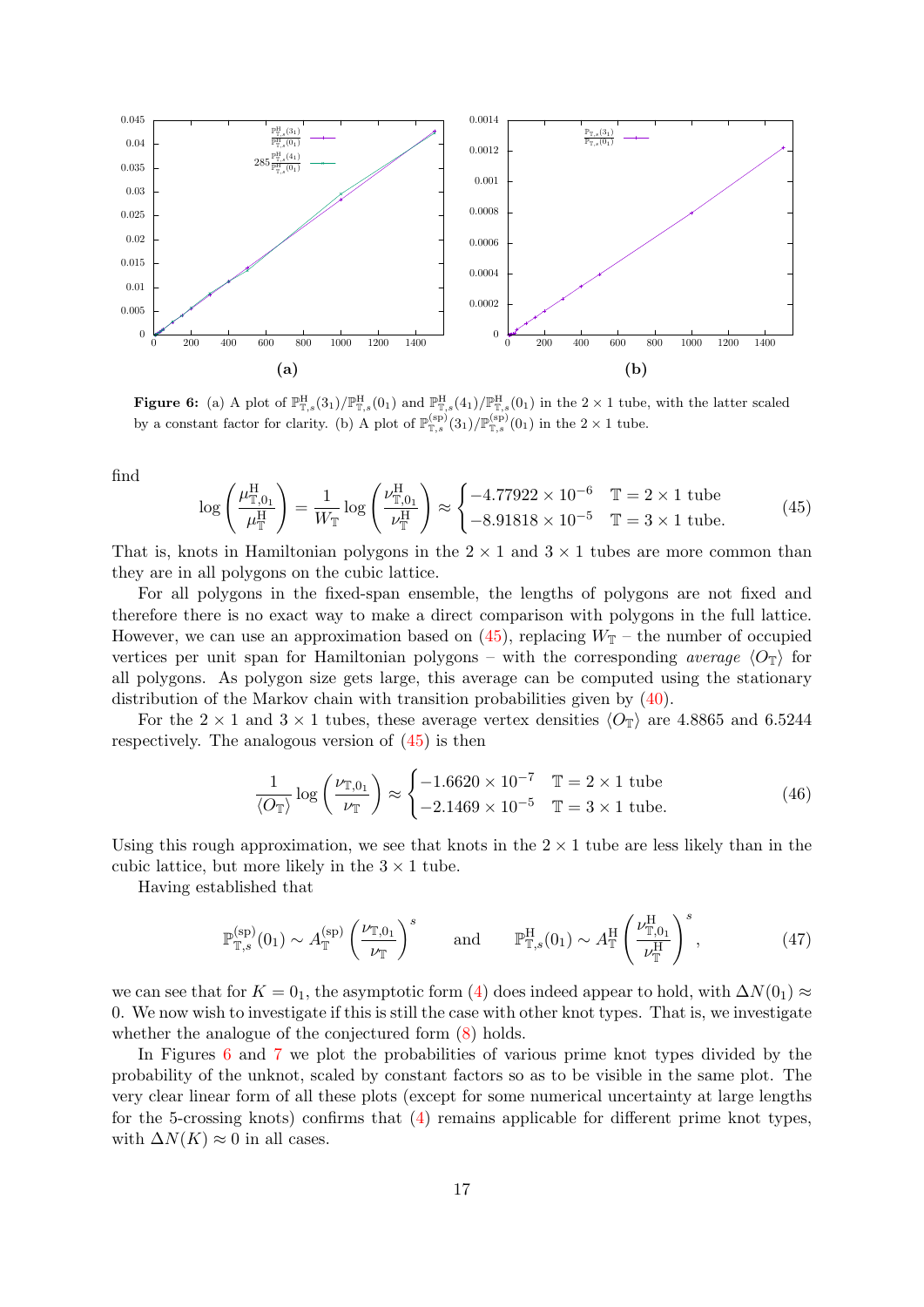<span id="page-17-0"></span>

**Figure 7:** (a) A plot of  $\mathbb{P}^{\text{H}}_{\mathbb{T},s}(K)/\mathbb{P}^{\text{H}}_{\mathbb{T},s}(0_1)$  for  $K = 3_1, 4_1, 5_1$  and  $5_2$  in the  $3 \times 1$  tube, scaled by constant factors for clarity. (b) The corresponding plots for all polygons in the fixed-span model.

<span id="page-17-1"></span>

**Figure 8:** (a) A log-log plot of  $\mathbb{P}^H_{\mathbb{T},s}(k \text{ factor knot})/\mathbb{P}^H_{\mathbb{T},s}(0_1)$ , for  $k = 1, 2, 3$  in the  $3 \times 1$  tube, together with straight line fits to the last few points (spans  $\geq 1000$ ). (b) The corresponding plots for all polygons in the fixed-span model.

Figure [8](#page-17-1) shows log-log plots of the probabilities of 1-, 2- and 3-factor knots, again divided by the probability of the unknot. For each we also include a straight-line fit to the last few points (spans  $\geq 1000$ ). Note that for  $k = 1, 2, 3$ , the slope of the line for the k-factor knots is very close to  $k - a$  further confirmation of the correctness of [\(4\)](#page-1-3).

#### 4.2 Further evidence related to entropic exponents

With the supposition that (based on the evidence from the previous section)

$$
\mathbb{P}_{\mathbb{T},s}^{(\text{sp})}(K) = A_{\mathbb{T},K}^{(\text{sp})} s^{f_K} \left(\frac{\nu_{\mathbb{T},0_1}}{\nu_{\mathbb{T}}}\right)^s (1+o(1)) \tag{48}
$$

for a constant  $A_{\mathbb{T},K}^{(\text{sp})}$ , we note that this quantity has a maximum at approximately

$$
s \approx M_{\mathbb{T}}(K) \equiv -\frac{f_K}{\log\left(\frac{\nu_{\mathbb{T},0_1}}{\nu_{\mathbb{T}}}\right)}.\tag{49}
$$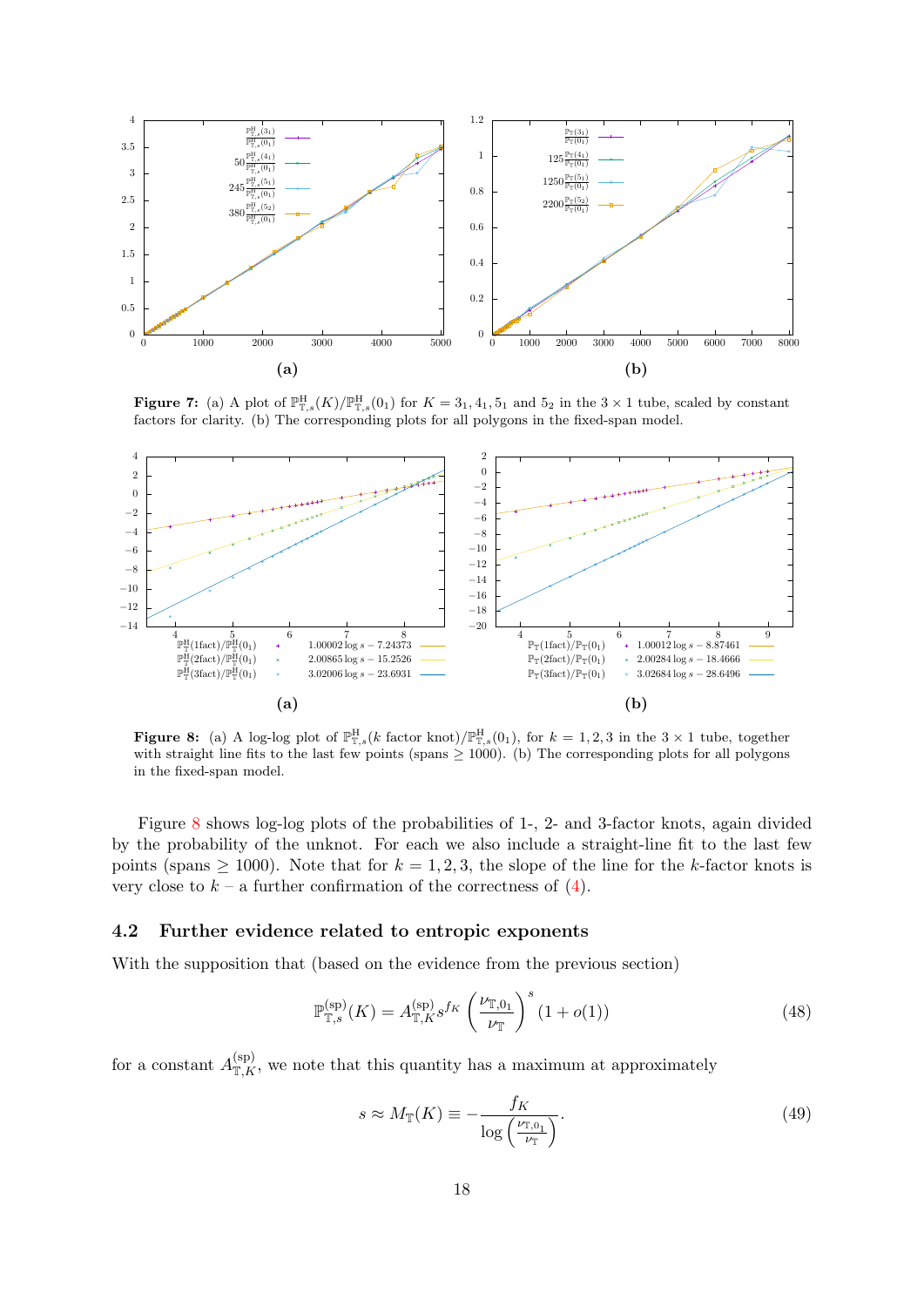<span id="page-18-1"></span>

**Figure 9:** Plots of (a)  $\mathbb{P}_{\mathbb{T}}^{\mathbb{H}}(K)$  and (b)  $\mathbb{P}_{\mathbb{T}}(K)$  for various prime knot types in the  $3 \times 1$  tube, scaled by constant factors. The vertical lines at (a) 1400 and (b) 7140 indicate the predicted locations of the maxima, as per Table [6.](#page-18-0)

<span id="page-18-0"></span>(The exact location can depend on the  $o(1)$  term since, for example, there are knot-types K with minimum span in T greater than  $M_{\mathbb{T}}(K)$ . An analogous form holds for Hamiltonian polygons. Note that  $M_{\mathbb{T}}(K)$  does not depend on the exact knot-type of K, only the number of prime knots in its decomposition. For the four models we focus on here, an approximate value for this location is given in Table [6.](#page-18-0)

**Table 6:** Approximate values for  $M_{\mathbb{T}}(K)$  and  $M_{\mathbb{T}}^{\mathbf{H}}(K)$ .

| Tube         |                          |                            |
|--------------|--------------------------|----------------------------|
| <b>Size</b>  | $M_{\mathbb{T}}(K)$      | $M^{\rm H}_{\mathbb T}(K)$ |
| $2 \times 1$ | $(1.23 \times 10^6) f_K$ | 34900 $f_K$                |
| $3 \times 1$ | $7140$ f <sub>K</sub>    | $1400 f_K$                 |

We have not attempted to sample polygons of sufficient span in the  $2 \times 1$  tube to test the validity of the values given in Table [6.](#page-18-0) For the  $3\times1$  tube, however, sufficiently long polygons have been generated to observe the maximum for  $K = 1$  (all polygons) and  $K = 1, 2, 3$  (Hamiltonian polygons). See Figures [9–](#page-18-1)[11.](#page-19-0)

#### 4.3 Amplitude ratios

We now briefly turn our attention to amplitude ratios for prime knot types. As mentioned in Section [1,](#page-0-0) it is believed that the ratio  $C_K/C_{3_1}$  (recall [\(2\)](#page-1-0)) is universal, and does not depend on the lattice in question.

This cannot however be true when restricted to finite-size tubes, since for any given  $L, M$ there will be infinitely many prime knot types K which cannot be embedded in the  $L \times M$  tube, so  $C_K = 0$ . (Indeed in [\[47\]](#page-23-10) it has been established that only knots whose trunk is less than  $(L+1)(M+1)$  are embeddable in an  $L \times M$  tube.) This does however also suggest that even in tubes where knots of type  $K$  can be embedded, we should not expect amplitude ratios to be universal, either between different tube sizes or between tubes and the full lattice.

To confirm this, in Table [7](#page-20-1) we give some estimated amplitude ratios for a few different knot types in the  $2 \times 1$  and  $3 \times 1$  tubes, for both all and Hamiltonian polygons, as well as estimates from [\[20\]](#page-22-2) for the full lattice.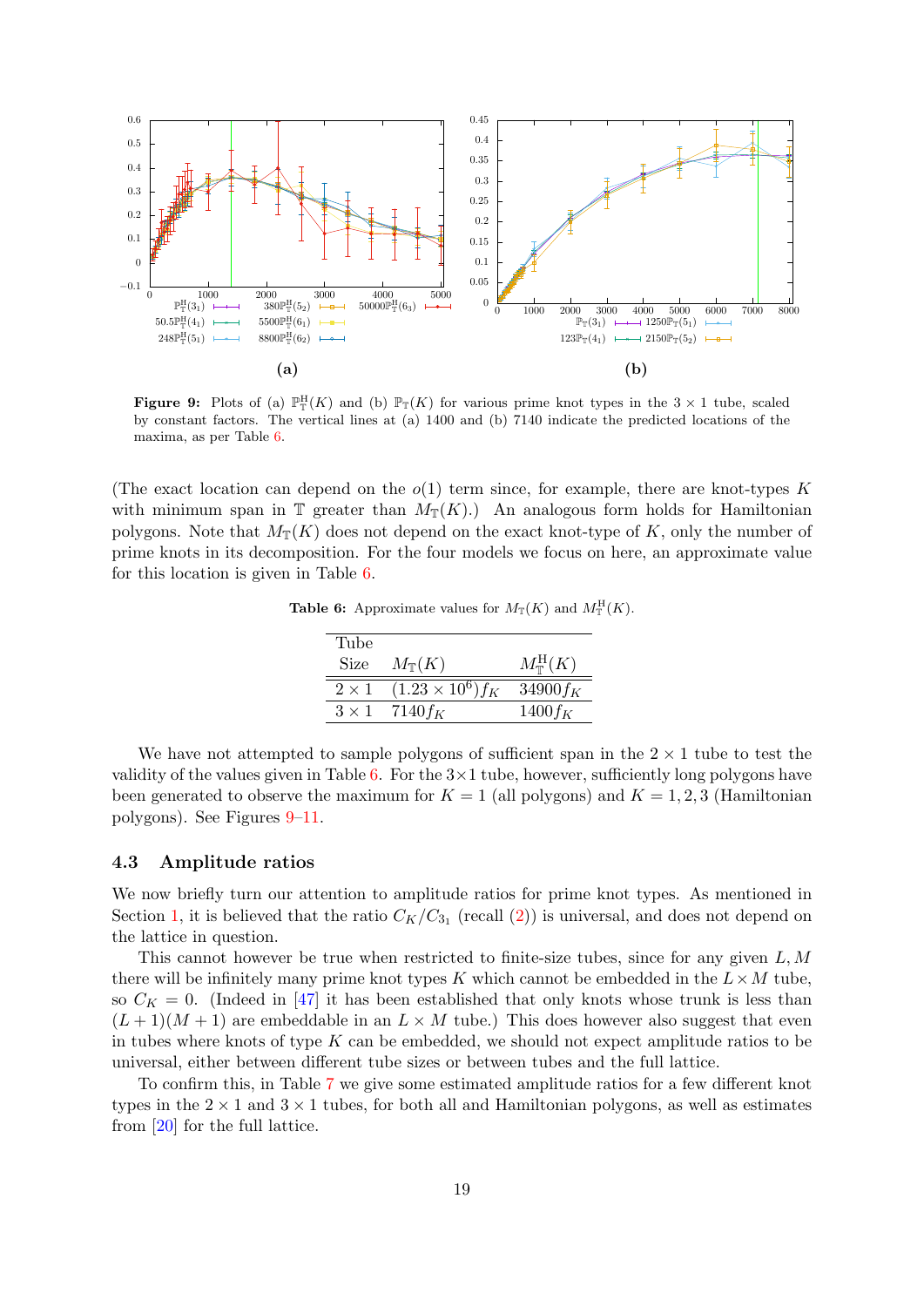

**Figure 10:** Plots of (a)  $\mathbb{P}_{\mathbb{T}}^{\mathbb{H}}(K)$  and (b)  $\mathbb{P}_{\mathbb{T}}(K)$  for various 2-factor knot types in the  $3 \times 1$  tube, scaled by constants.

<span id="page-19-0"></span>

**Figure 11:** Plots of (a)  $\mathbb{P}_{\mathbb{T}}^{\mathbf{H}}(k \text{ factor knot})$  and (b)  $\mathbb{P}_{\mathbb{T}}(k \text{ factor knot})$  for  $k = 1, 2, 3$  in the  $3 \times 1$  tube.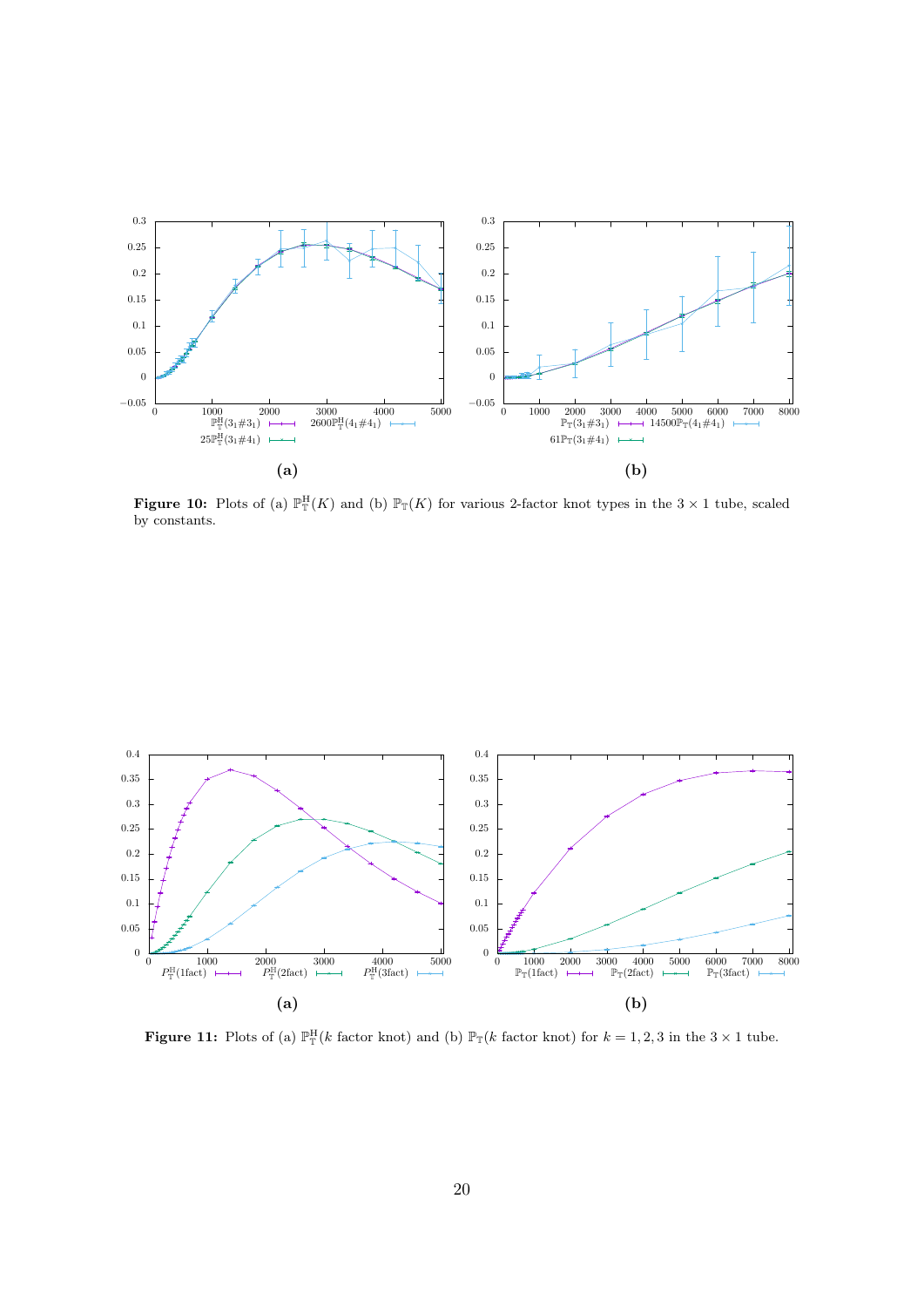<span id="page-20-1"></span>Table 7: Estimates of amplitude ratios for 4- and 5-crossing prime knots in tubes. Insufficient data was available for useful estimates for all polygons in the  $2 \times 1$  tube. Also included are estimates for the full lattice from [\[20\]](#page-22-2).

| Model             | $C_{4_1}/C_{3_1}$ | $C_{5_1}/C_{3_1}$ | $C_{5_2}/C_{3_1}$  |
|-------------------|-------------------|-------------------|--------------------|
| $2 \times 1$ Ham. | 0.0035            | 0.00011           | $8 \times 10^{-5}$ |
| $3 \times 1$ Ham. | 0.020             | 0.0040            | 0.0026             |
| $3 \times 1$      | 0.008             | 0.0008            | 0.00045            |
| Full lattice      | 0.036             | 0.0025            | 0.0036             |

It seems reasonable to expect that as tube size increases, the amplitude ratios for knots in the tube, sampled from the fixed-edge ensemble, should approach the full lattice values. However, it is unclear what we should expect in the limit for the fixed-span or Hamiltonian ensembles.

### <span id="page-20-0"></span>5 Conclusion

In this paper we have studied a model of self-avoiding polygons confined to a  $L \times M$  tube of the cubic lattice  $\mathbb{Z}^3$ , and in particular considered the knotting properties of these polygons. This model is more tractable than that of polygons in the full lattice  $\mathbb{Z}^3$ , because it is characterised by a finite transfer matrix. Such a matrix characterisation allows, for example, to compute the generating function, growth rate and critical exponent for polygons in the tube. We have primarily focused on two particular ensembles of polygons: those enumerated by their span in the direction of the axis of the tube, and Hamiltonian polygons, which visit every vertex in an  $L \times M \times s$  prism. This is primarily because knots are more common in these ensembles than for polygons enumerated by length.

However, polygons of fixed knot type (for example, unknots) cannot be characterised by a finite transfer matrix. For this reason we have developed a Monte Carlo algorithm for sampling random polygons directly from a chosen Boltzmann distribution. Using this algorithm we have been able to accurately estimate the growth rate for unknots and empirically confirm that the critical exponent for a given knot type  $K$  corresponds to the number of prime factors in the knot decomposition of K. We have also estimated the sizes at which  $k$ -factor knots are most likely to occur, and verified these values using the Monte Carlo method. Finally, we have investigated amplitude ratios for given knot types in the tubes, and observed that these differ from those values (conjectured to be universal) in the full lattice.

The Monte Carlo method presented here has the distinct advantage over many other commonly used algorithms (e.g. PERM, GAS, Wang-Landau, multiple Markov chain) in that it generates completely independent samples directly from the desired Boltzmann distribution. However, it also has a significant drawback – the transfer matrix must be computed first, and must be held in memory during computation. Because the size of the transfer matrix grows extremely quickly with the size of the tube, this limits the method to only very small tube sizes.

Because polygons can be grown one "slice" at a time, a growth algorithm like PERM could be employed for this model. We are currently investigating this and other sampling methods.

As mentioned in Section [1,](#page-0-0) another work by the authors and collaborators [\[35\]](#page-22-17) is in preparation. This focuses exclusively on polygons in the  $2 \times 1$  tube, and rigorously establishes [\(7\)](#page-2-0), i.e. that the growth rates (counting by length) of certain knot types (2-bridge knots with unknotting number one, or connect sums thereof) are the same as that of the unknot, and moreover, the exponents of such polygon knots are indeed equal to the number of prime factors in the knot decompositions.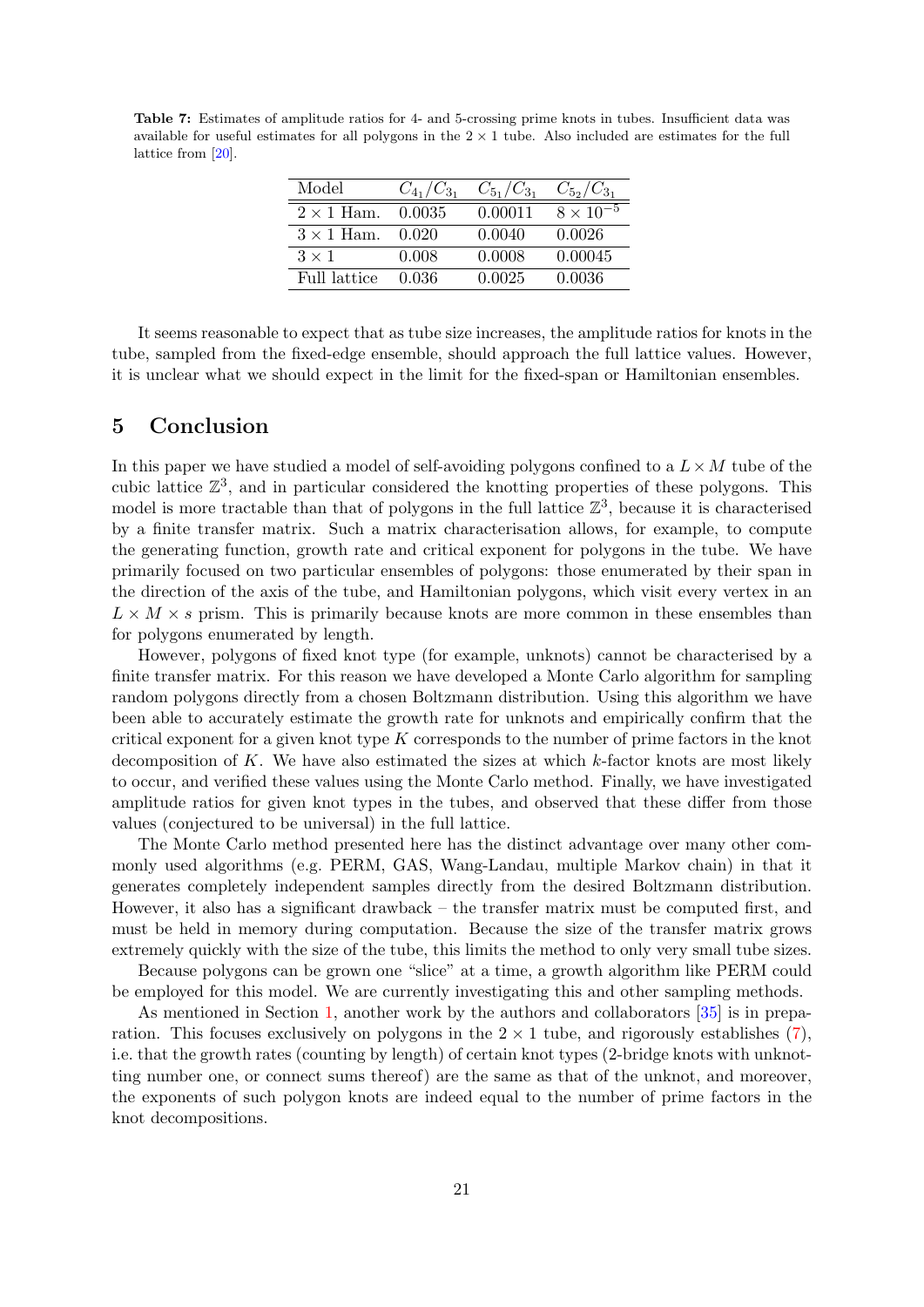### Acknowledgements

NRB was supported by the PIMS Collaborative Research Group in Applied Combinatorics, and the Australian Research Council grant DE170100186. CES acknowledges support in the form of a Discovery Grant from NSERC (Canada) and a CPU allocation from Compute Canada's WestGrid. The authors also acknowledge assistance from Rob Scharein with KnotPlot and that some figures were produced using Rob Scharein's KnotPlot [\[46\]](#page-23-9).

## References

- <span id="page-21-0"></span>[1] E. J. Janse van Rensburg. The Statistical Mechanics of Interacting Walks, Polygons, Animals, and Vesicles. 2nd ed. Oxford University Press, 2015. DOI: [10.1093/acprof:oso/9780199666577.001.0001.](http://dx.doi.org/10.1093/acprof:oso/9780199666577.001.0001)
- <span id="page-21-1"></span>[2] C. Vanderzande. Lattice Models of Polymers. Cambridge University Press (CUP), 1998. DOI: [10.1017/cbo9780511563935.](http://dx.doi.org/10.1017/cbo9780511563935)
- <span id="page-21-2"></span>[3] A. J. Guttmann, ed. Polygons, Polyominoes and Polycubes. Vol. 775. Lecture Notes in Physics. Springer-Verlag Berlin, 2009. poi: [10.1007/978-1-4020-9927-4.](http://dx.doi.org/10.1007/978-1-4020-9927-4)
- <span id="page-21-3"></span>[4] S. G. Whittington. "Statistical Mechanics of Polymer Solutions and Polymer Adsorption". In: vol. 51. Advances in Chemical Physics. Wiley-Blackwell, 1982, pp. 1–48. poi: [10.1002/9780470142752.ch1.](http://dx.doi.org/10.1002/9780470142752.ch1)
- <span id="page-21-4"></span>[5] A. J. Guttmann and S. G. Whittington. "Two-dimensional lattice embeddings of connected graphs of cyclomatic index two". In: *J. Phys. A: Math. Gen.* 11.4 (1978), p. 721. DOI: [10.1088/0305-](http://dx.doi.org/10.1088/0305-4470/11/4/013) [4470/11/4/013.](http://dx.doi.org/10.1088/0305-4470/11/4/013)
- <span id="page-21-5"></span>[6] S. G. Whittington and J. P. Valleau. "Estimation of the Number of Self-Avoiding Lattice Polygons". In: *J. Chem. Phys.* **50**.11 (1969), pp. 4686-4690. DOI:  $10.1063/1.1670956$ .
- <span id="page-21-6"></span>[7] D. W. Sumners and S. G. Whittington. "Knots in self-avoiding walks". In: J. Phys. A: Math. Gen. 21.7 (1988), p. 1689. doi:  $10.1088/0305-4470/21/7/030$ .
- <span id="page-21-7"></span>[8] M. Delbrück and F. B. Fuller. "Knotting problems in biology". In: *Mathematical Problems in the* Biological Sciences. Ed. by R. E. Bellman. Vol. 14. Proceedings of Symposia in Applied Mathemat-ics. American Mathematical Society, Providence, R.I., 1962, pp. 55–68. doi: [10.1090/psapm/014.](http://dx.doi.org/10.1090/psapm/014)
- <span id="page-21-8"></span>[9] H. L. Frisch and E. Wasserman. "Chemical Topology". In: J. Amer. Chem. Soc. 83.18 (1961), pp. 3789–3795. doi: [10.1021/ja01479a015.](http://dx.doi.org/10.1021/ja01479a015)
- <span id="page-21-9"></span>[10] N. C. H. Lim and S. E. Jackson. "Molecular knots in biology and chemistry". In: J. Phys.: Con-densed Matter 27.35 (2015), p. 354101. DOI: [10.1088/0953-8984/27/35/354101.](http://dx.doi.org/10.1088/0953-8984/27/35/354101)
- <span id="page-21-10"></span>[11] E. Orlandini. "Statics and dynamics of DNA knotting". In: J. Phys. A: Math. Theor. 51 (2018), p. 053001. doi:  $10.1088/1751-8121/aa9a4c$ .
- <span id="page-21-11"></span>[12] E. J. Janse van Rensburg and S. G. Whittington. "The knot probability in lattice polygons". In: J. Phys. A: Math. Gen. 23.15 (1990), p. 3573. doi: [10.1088/0305-4470/23/15/028.](http://dx.doi.org/10.1088/0305-4470/23/15/028)
- <span id="page-21-12"></span>[13] V. Katritch, W. K. Olson, A. Vologodskii, J. Dubochet, and A. Stasiak. "Tightness of random knotting". In: Phys. Rev. E 61.5 (2000), pp. 5545-5549. DOI:  $10.1103$ /PhysRevE.61.5545.
- <span id="page-21-13"></span>[14] M. K. Shimamura and T. Deguchi. "Characteristic length of random knotting for cylindrical self-avoiding polygons". In: Phys. Letts.  $A$  274.5 (2000), pp. 184 –191. DOI: [https://doi.org/10.1016/S0375-9601\(00\)00545-4.](http://dx.doi.org/https://doi.org/10.1016/S0375-9601(00)00545-4)
- <span id="page-21-14"></span>[15] E. Uehara and T. Deguchi. "Characteristic length of the knotting probability revisited". In: J. Phys.: Condensed Matter 27.35 (2015), p. 354104. DOI: [10.1088/0953-8984/27/35/354104.](http://dx.doi.org/10.1088/0953-8984/27/35/354104)
- <span id="page-21-15"></span>[16] E. Uehara and T. Deguchi. "Knotting probability of self-avoiding polygons under a topological constraint". In: *J. Chem. Phys.* **147.**9 (2017), p. 094901. doi: [10.1063/1.4996645.](http://dx.doi.org/10.1063/1.4996645)
- <span id="page-21-16"></span>[17] M. Baiesi and E. Orlandini. "Universal properties of knotted polymer rings". In: Phys. Rev. E 86 (2012), p. 031805. doi: [10.1103/PhysRevE.86.031805.](http://dx.doi.org/10.1103/PhysRevE.86.031805)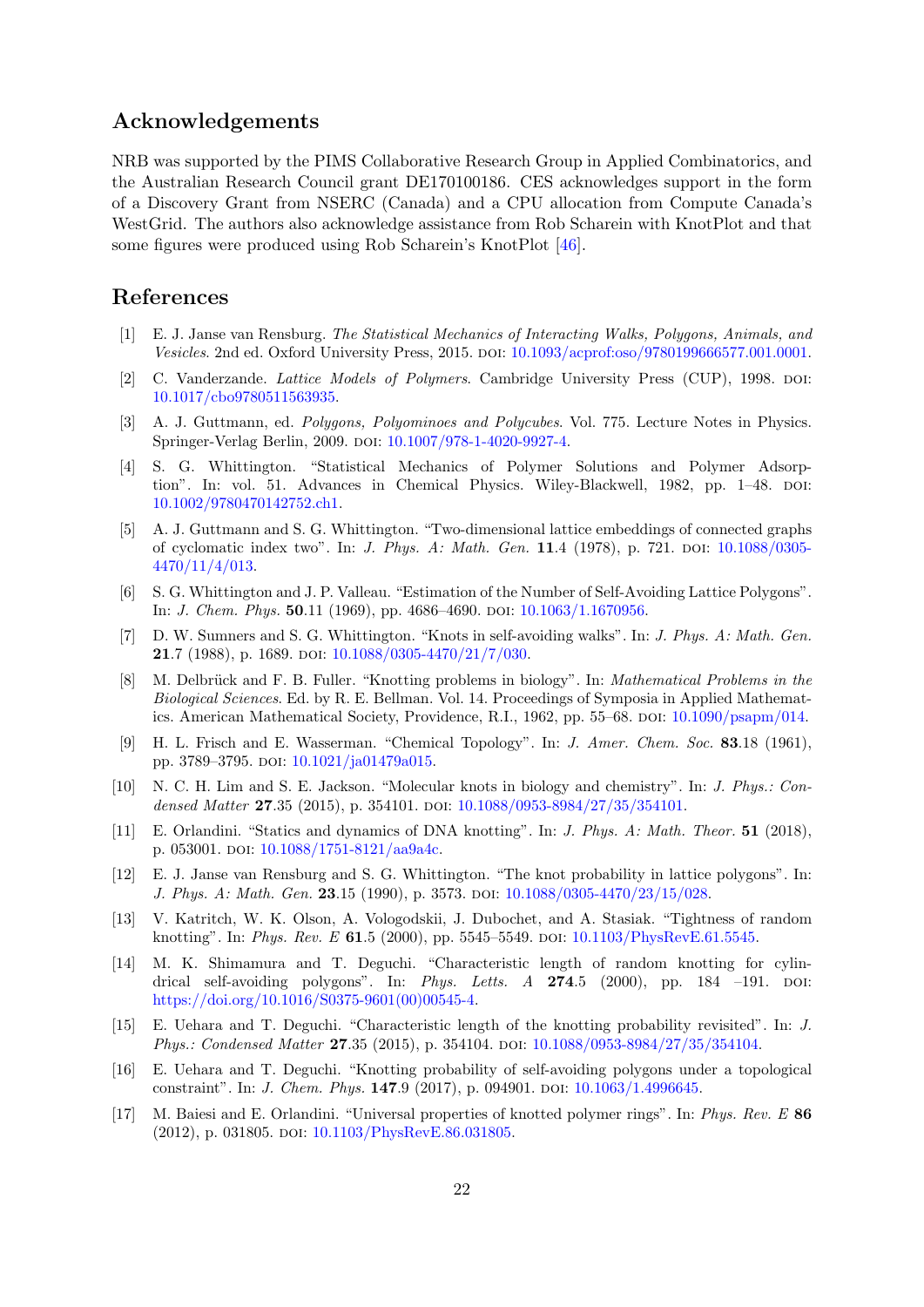- <span id="page-22-0"></span>[18] M. A. Cheston, K. McGregor, C. E. Soteros, and M. L. Szafron. "New evidence on the asymptotics of knotted lattice polygons via local strand-passage models". In: J. Stat. Mech. Theor. Exp. 2014.2 (2014), P02014. doi: [10.1088/1742-5468/2014/02/P02014.](http://dx.doi.org/10.1088/1742-5468/2014/02/P02014)
- <span id="page-22-1"></span>[19] E. J. Janse van Rensburg. "Thoughts on lattice knot statistics". In: J. Math. Chem. 45.1 (2008), p. 7. doi:  $10.1007 \text{/s} 10910 \text{-} 008 \text{-} 9364 \text{-} 9.$
- <span id="page-22-2"></span>[20] E. J. Janse van Rensburg and A. Rechnitzer. "On the universality of knot probability ratios". In: J. Phys. A: Math. Theor. 44.16 (2011), p. 162002. doi: [10.1088/1751-8113/44/16/162002.](http://dx.doi.org/10.1088/1751-8113/44/16/162002)
- <span id="page-22-3"></span>[21] E. Orlandini, M. C. Tesi, E. J. Janse van Rensburg, and S. G. Whittington. "Asymptotics of knotted lattice polygons". In: *J. Phys. A: Math. Gen.* **31**.28 (1998), p. 5953. DOI: [10.1088/0305-](http://dx.doi.org/10.1088/0305-4470/31/28/010) [4470/31/28/010.](http://dx.doi.org/10.1088/0305-4470/31/28/010)
- <span id="page-22-4"></span>[22] A. Yao, H. Matsuda, H. Tsukahara, M. K. Shimamura, and T. Deguchi. "On the dominance of trivial knots among SAPs on a cubic lattice". In: J. Phys. A: Math. Gen. 34.37 (2001), p. 7563. doi: [10.1088/0305-4470/34/37/310.](http://dx.doi.org/10.1088/0305-4470/34/37/310)
- <span id="page-22-5"></span>[23] S. G. Whittington. "Knot probabilities for equilateral random polygons in R <sup>3</sup>". Presentation at 33rd Summer Conference on Topology and its Applications, Western Kentucky University. 2018.
- <span id="page-22-6"></span>[24] E. Orlandini and S. G. Whittington. "Statistical topology of closed curves: Some applications in polymer physics". In: Rev. Modern Phys. 79 (2007), pp. 611–642. doi: [10.1103/revmodphys.79.611.](http://dx.doi.org/10.1103/revmodphys.79.611)
- <span id="page-22-7"></span>[25] C. Micheletti, D. Marenduzzo, and E. Orlandini. "Polymers with spatial or topological constraints: Theoretical and computational results". In: *Physics Reports*  $504.1$  (2011), pp. 1–73. doi: [10.1016/j.physrep.2011.03.003.](http://dx.doi.org/10.1016/j.physrep.2011.03.003)
- <span id="page-22-8"></span>[26] S. G. Whittington. "Self-avoiding walks with geometrical constraints". In: J. Stat. Phys. 30.2 (1983), pp. 449–456. doi: [10.1007/BF01012318.](http://dx.doi.org/10.1007/BF01012318)
- <span id="page-22-9"></span>[27] J. M. Hammersley and S. G. Whittington. "Self-avoiding walks in wedges". In: J. Phys. A: Math. Gen. 18.1 (1985), p. 101. doi:  $10.1088/0305-4470/18/1/022$ .
- <span id="page-22-10"></span>[28] C. E. Soteros and S. G. Whittington. "Polygons and stars in a slit geometry". In: J. Phys. A: Math. Gen. 21.17 (1988), p. L857. doi: [10.1088/0305-4470/21/17/007.](http://dx.doi.org/10.1088/0305-4470/21/17/007)
- <span id="page-22-11"></span>[29] S. G. Whittington and C. E. Soteros. "Polymers in Slabs, Slits, and Pores". In: Israel J. Chem. 31.2 (1991), pp. 127–133. doi: [10.1002/ijch.199100014.](http://dx.doi.org/10.1002/ijch.199100014)
- <span id="page-22-12"></span>[30] C. E. Soteros, D. W. Sumners, and S. G. Whittington. "Linking of random  $p$ -spheres in  $\mathbb{Z}^{d}$ ". In: J. Knot Theory Ramifications 08.01 (1999), pp. 49–70. doi: [10.1142/S0218216599000067.](http://dx.doi.org/10.1142/S0218216599000067)
- <span id="page-22-13"></span>[31] M. C. Tesi, E. J. Janse van Rensburg, E. Orlandini, and S. G. Whittington. "Knot probability for lattice polygons in confined geometries". In: *J. Phys. A: Math. Gen.*  $27.2$  (1994), p. 347. DOI: [10.1088/0305-4470/27/2/019.](http://dx.doi.org/10.1088/0305-4470/27/2/019)
- <span id="page-22-14"></span>[32] M. C. Tesi, E. J. Janse van Rensburg, E. Orlandini, and S. G. Whittington. "Topological Entanglement Complexity of Polymer Chains in Confined Geometries". In: Topology and Geometry in Polymer Science. Ed. by S. G. Whittington, D. W. Sumners, and T. Lodge. Springer New York, 1998, pp. 135–157. doi: [10.1007/978-1-4612-1712-1˙11.](http://dx.doi.org/10.1007/978-1-4612-1712-1_11)
- <span id="page-22-15"></span>[33] C. E. Soteros. "Knots in graphs in subsets of  $\mathbb{Z}^{3}$ ". In: Topology and Geometry in Polymer Science. Ed. by S. G. Whittington, D. W. Sumners, and T. Lodge. Springer New York, 1998, pp. 101–133. doi: [10.1007/978-1-4612-1712-1˙10.](http://dx.doi.org/10.1007/978-1-4612-1712-1_10)
- <span id="page-22-16"></span>[34] N. R. Beaton, J. W. Eng, K. Ishihara, K. Shimokawa, and C. E. Soteros. "Characterising knotting properties of polymers in nanochannels". In: Soft Matter 14.28 (2018), pp. 5775–5785. DOI: [10.1039/C8SM00734A.](http://dx.doi.org/10.1039/C8SM00734A)
- <span id="page-22-17"></span>[35] M. Atapour, N. R. Beaton, J. W. Eng, K. Ishihara, K. Shimokawa, C. E. Soteros, and M. Vazquez. "Unknotting operations on 4-plat diagrams and the entanglement statistics of polygons in a lattice tube". In preparation.
- <span id="page-22-18"></span>[36] N. R. Beaton, J. W. Eng, and C. E. Soteros. "Polygons in restricted geometries subjected to infinite forces". In: *J. Phys. A: Math. Theor.* **49.**42 (2016), p. 424002. DOI: [10.1088/1751-](http://dx.doi.org/10.1088/1751-8113/49/42/424002) [8113/49/42/424002.](http://dx.doi.org/10.1088/1751-8113/49/42/424002)